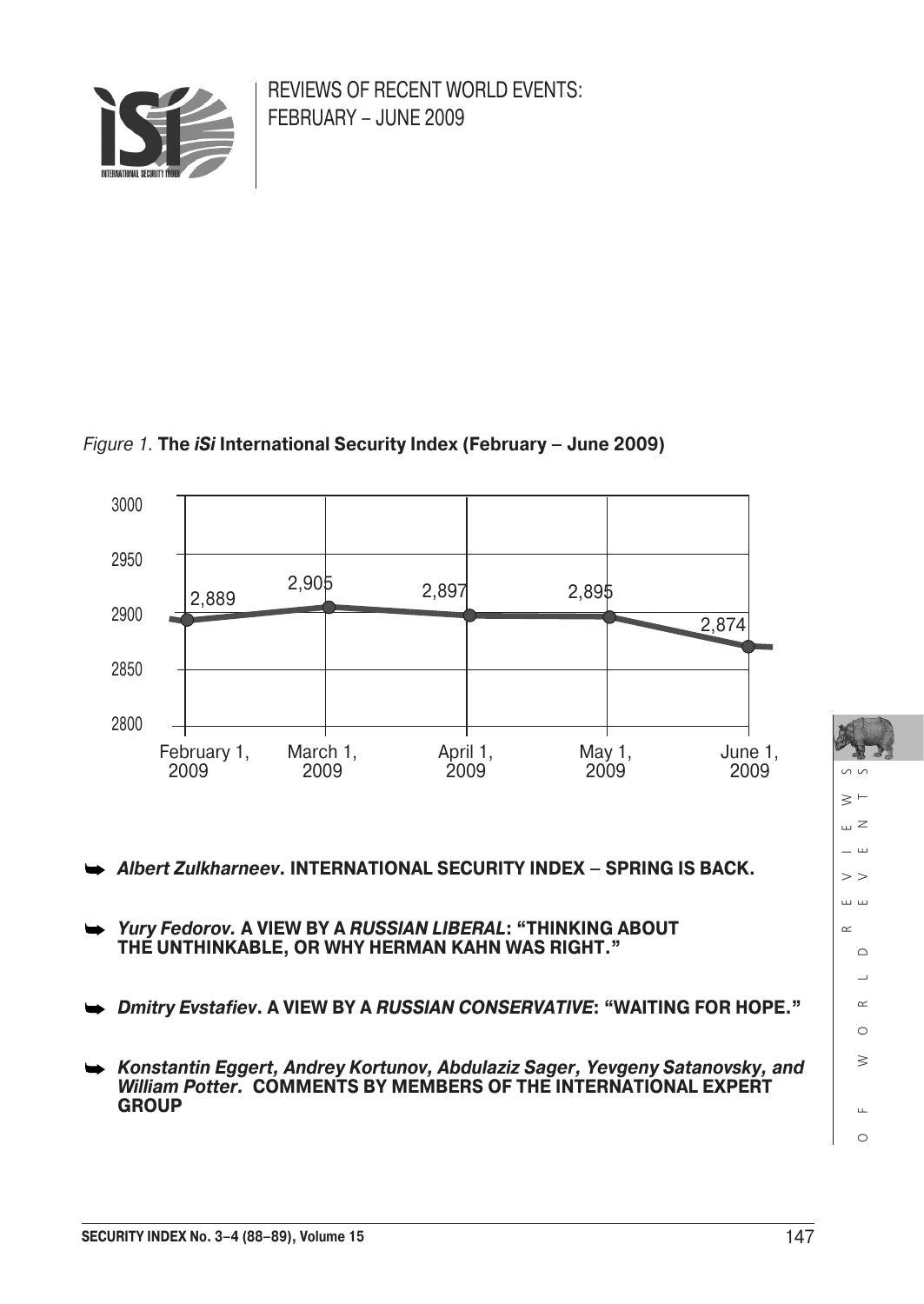

#### *THE iSi* **INDEX IN FEBRUARY–JUNE 2009: SPRING IS BACK**

After sharp downward trend in summer/fall 2008, the index has moved into the stable zone of 2,900 in the first months of 2009. This indicator is 20–30 points lower than in spring 2008 and this could be accounted for by the economic crisis. Meanwhile, the level of mili tary, political and terrorist threats in the world has returned to the same figure as a year ago. On February 1 it was 2,889; on March 1 – 2,905; on April 1 – 2,897; on May 1 – 2,895; on June 1 – 2,874.

In spring 2009 the impact of strategic and nuclear security increased. Intensification of the U.S.-Russian dialogue and the emergence of the nuclear-weapon-free zone in Central Asia had a positive effect. However, it was deteriorated by the increased tensions around North Korea and aggravating situation in nuclear-weapon Pakistan.

Another reason for the decrease in *iSi* is the deteriorating situation in Sudan, Middle East, Pakistan and Afghanistan. The issues in this region are interconnected and require complex solutions.

And here allies, partners and even adversaries of the United States are waiting for the American decisions. Despite the economic crisis and weakening of the only superpower, the world still expect from this country and its new administration some fresh initiatives and solu tions related to various issues – from strategic arms to global economic crisis, Afghanistan, Iran, or Europe. The U.S. proposals are cautiously supported, are rejected with fury, or are cre atively incorporated into one's own political positions. Believe it or not, but even the declara tion of the Obama plans has mostly a positive impact on the index.

 $\Box$  The world economy lives in the conditions of crisis. After repelling the first blows of it, the governments and corporations continue to correct their development plans. Most of the participants of the G-20 summit in April did not comply with their own commitments undertaken in November 2008 in Washington (e.g. on protectionism). The parties have different positions on the need and ways of reforming the global financial system. France and Germany, as well as Russia, China and other nations stand for stricter reg ulation of the financial market, while the United States and the U.K. are against such approach.

In February-March the differences between Western and Eastern members of the EU grew. They concern the terms of financial assistance to individual members and the cuts in expenditure. The governments of Hungary, Latvia and the Czech Republic had to resign.

There is an ongoing debate on the tax safe-havens – Switzerland, Lichtenstein, Monaco, Hong Kong (China) and other exotic zones are under pressure.

Nonetheless, the *G-20* summit in London in April managed to take some common deci sions. In the next 18 months the governments will spend \$5 trillion on solving econom ic problems, including the increase in the IMF resources; the money will be allocated to the most suffering nations; the struggle against off-shores will continue; the control of financial markets will be tightened, etc.

□ Strategic stability and nuclear security. On March 21, 2009, the Treaty on NWFZ in Central Asia entered into force. The territory, surrounded by nuclear-weapon Russia and China, by *de facto* nuclear-weapon India and Pakistan, by such difficult neighbors as North Korea and Iran, will have a ban on production, acquisition and deployment of nuclear weapons, their components and other nuclear explosive devices.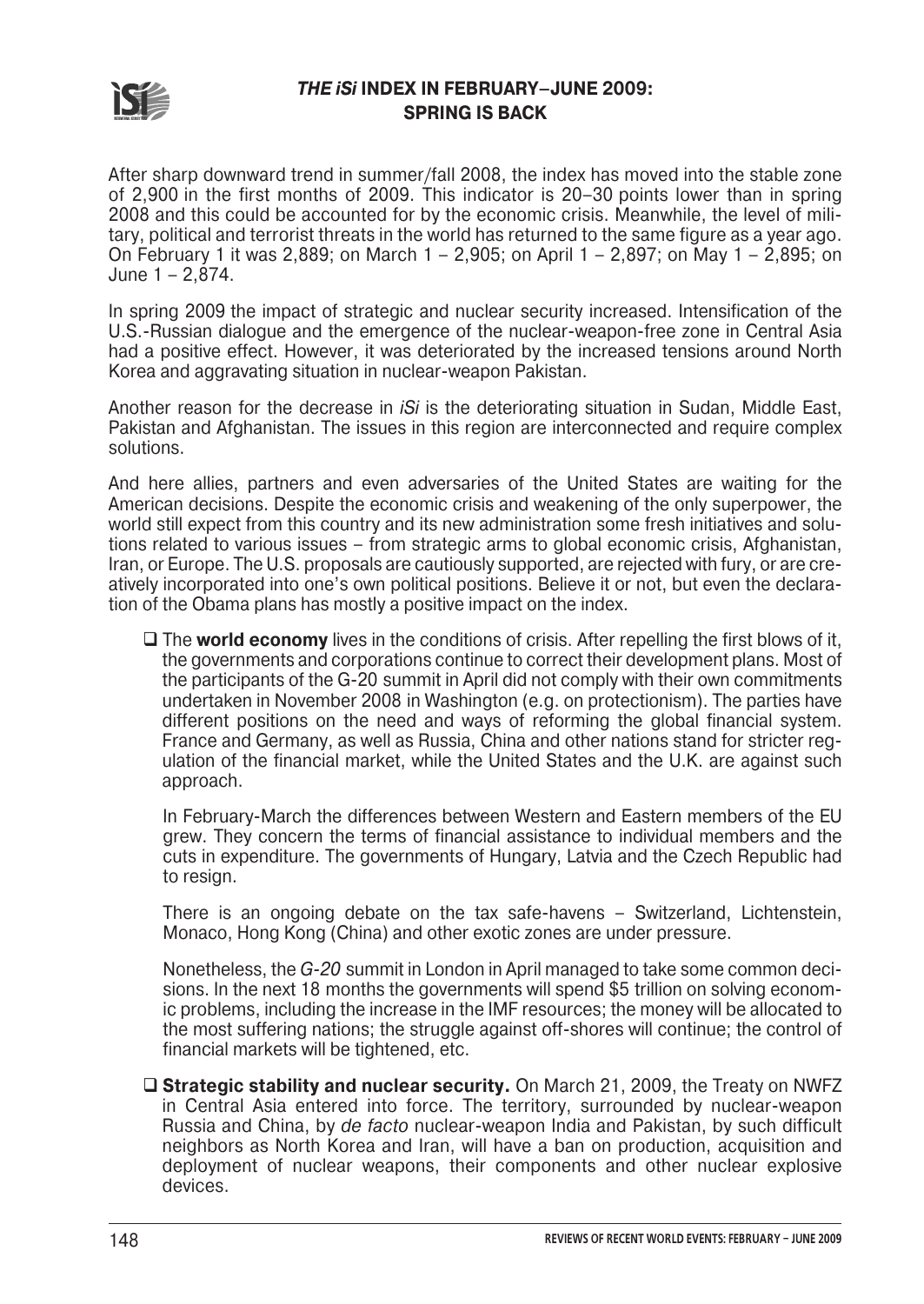Another positive factor is the intensification of the U.S.-Russian negotiations – from the Lavrov-Clinton meeting in Geneva in March to the Obama-Medvedev summit in April in London. Two statements were issued. The first one in a shorter form revives the agen da mentioned a year ago in the Putin-Bush *Strategic Framework Declaration,* which did not help to save the relations from decline. The agenda, as usual, will be based on strategic stability and security matters. The second statement urges the parties to agree on reduction and limitation of strategic offensive arms before the expiration of the START I Treaty in December 2009.

As far as missile defense is concerned, like year ago, the parties stated their differences and discussed possible interaction in this area. However, Washington now slows down the implementation of the project. On March 17 the Czech Government refused to ratify the agreement on deployment of the U.S. radar signed in July 2008. Barack Obama connects the issue of missile defense in Eastern Europe with the solution of the Iranian issue and Moscow's more active pressure on Iran.

□ Iran demonstrates that its position is unchanging and proceeds with the testing of new missiles. The United States has changed the tone and is ready for a direct dialogue with Tehran on nuclear matters and on conflict settlement in the Middle East and in Afghanistan. Barack Obama demonstrated his willingness to apply such new approaches in his TV appeal to the Iranians on the eve of Nowruz. On April 8 at the meeting of the *Six*, Tehran was offered direct dialogue with Washington once again. At the same time, while Washington expects positive response from Iran, it does not hesitate to extend sanctions against the regime for another year.

Tehran's relations with some Arab states have also deteriorated. In late February a famous Iranian politician – Ali Akbar Nategh Nouri – claimed for a territory of Bahrein, but soon this position was denounced by the Iranian president. This could be the end of the scandal, but Morocco used it as a pretext to disrupt diplomatic relations with Tehran. This is another proof that Arab-Iranian relations are not smooth.

□ Politico-military tensions around **North Korea** were growing. On March 9-20 the U.S.-South Korean exercises were conducted. In response on March 9 Pyongyang closed the border and communication channels with Seoul and put the army on alert. On March 21 *the hot line* was restored and the border was opened once again.

On March 12 Pyongyang informed the international organization on the launch of the rocket with the satellite in early April. Japan, the United States and South Korea assume that the D.P.R.K tested an ICBM in fact. Despite the international pressure, on April 5 the rocket was launched and this proved the missile capabilities of North Korea. On April 13 the UN Security Council adopted the statement condemning the D.P.R.K, as it violated Resolution 1718 banning any activities with ballistic missiles. Despite the intentions of the parties to continue the work within the framework of the *Six*, Pyongyang declared on April 14 that it would withdraw from the talks on denuclearization of the Korean peninsula and resumed activities at the nuclear complex in Yongbyong. Besides, the D.P.R.K expelled the IAEA inspectors on April 16.

- **The Middle East.** After the end of the Israeli operation in Gaza the parties got back to the attempts to seek the peaceful solution to the existing problems.

Israel and *Hamas* try to come to a truce, despite the ongoing missile attacks against the Israeli territory and reciprocal bombings of the militants and their infrastructure.

After the February elections in **Israel**, the new government was formed. It is headed by Benjamin Netanyahu, whose position on negotiations with the Palestinians is quite tough. Netanyahu is working out his strategy with respect to the Arab-Israeli conflict settlement. At the same time, Foreign Minister Avigdor Lieberman argues that the Annapolis peace process may be abandoned.

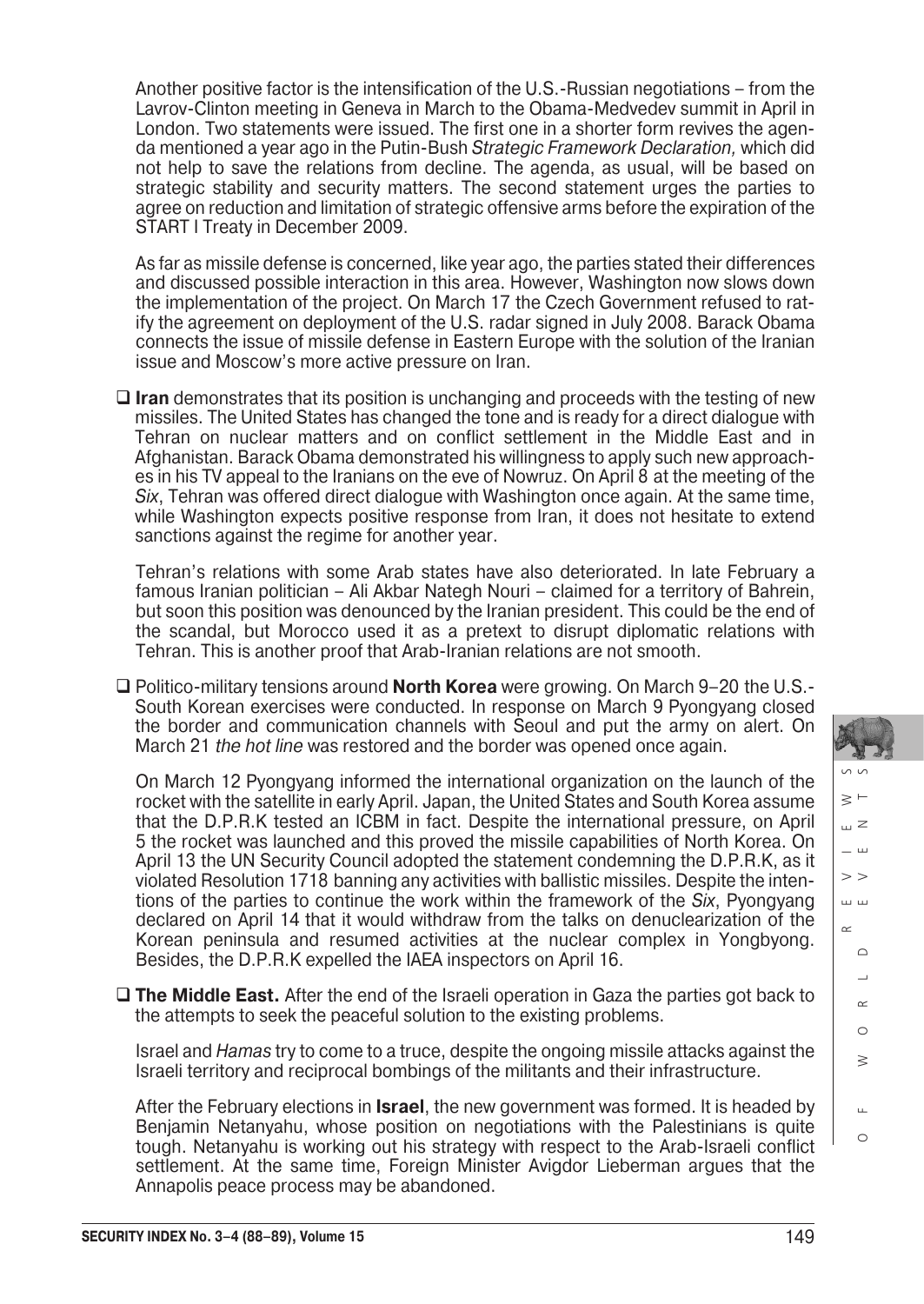The intra-Palestinian and inter-Arab dialogues continue. With the mediation of Egypt the representatives of *Fatah* and *Hamas* look for the conflict resolution between them selves. In March the leaders of Syria, Saudi Arabia, Egypt and Kuwait met in Er Riyadh to overcome the differences and elaborate common approach towards regional issues.

**Afghanistan** and **Pakistan** – the situation in these countries remain one of the key fac tors for the decrease in *iSi*. The positions of the *Taliban* movement in Afghanistan are strengthening. Barack Obama set forth the new complex solution implying the socioe conomic reforms, establishment of the strong Afghani Armed Forces and police. The strategy connects the efforts in Afghanistan and the policy in Pakistan, the major aim of which is to defeat *Al Qaeda*.

Meanwhile, the United States faces some difficulties in the region. In February Kyrgyzstan informed Washington that the *Manas* base would be closed and withdrawn within the next six months. The bargaining is under way, but this undermined the U.S. transit capacity.

Pakistan is at the edge of economic default. It is shaking with political confrontation and large terrorist attacks. In spring NATO facilities and local police fell the victims of the militants and terrorists; the Sri Lanka sports team was attacked; explosions with numerous casualties took place in Rawalpindi, Islamabad, and Chakwal. Political struggle does not stop – March was marked with the clashes between the rally participants (ille gal manifestation of Nawaz Sharif supporters) and police. The restoration in power of Chief Justice Iftikhar Chaudhry, whose resignation triggered the 2007 political crisis, did not mitigate the tensions.

□ Africa. The situation in Sudan remains complicated – it was exacerbated by the warrant for arrest issued by the International Criminal Court against President al-Bashir. In response Khartoum suspended the activities of international humanitarian organizations in Darfur. Arab states, the Organization of Islamic Conference, China, and Russia maintained that the ICC decision would deteriorate the situation.

President Joan Bernardo Vieira was killed in **Guinea Bissau**. **Madagascar** survived the coup in March, but the confrontation between the legitimate president (Marc Ravalomanana) and the opposition leader (Andry Rajoelina) continues – the country faces one mass protest after another. The military are highly involved in political strug gle. The African Union suspended the membership of Madagascar in this organization due to the unconstitutional change of power in the country.

- **Europe.** April marked the 60th anniversary of NATO. The summit of the Alliance demonstrated the ability of this organization to keep up with the current situation and to seek new security solutions for its members. Despite the protests of Turkey, NATO elected new Secretary General Anders Rasmussen, ex-prime minister of Denmark. His first visit was to Istanbul to attend the international forum of the Alliance of Civilizations. Relations with Russia are being slowly resumed, despite the spy scan dals and fuss around the NATO exercises in Georgia. France is back to the NATO mil itary structures. Albania and Croatia are now full members of the Alliance. NATO is developing a new strategy that would take into account the non-traditional security challenges.

For the first time in the last few years the large terrorist attack occurred in Northern Ireland against the British military base. In April Moldova was destabilized with the man ifestations of the anti-Communist opposition, which transformed into pogroms of the government buildings. Chisinau blamed Romania for the riots and introduced the visa regime with this country. The political and economic situation in Ukraine remains unsta ble either.

*Albert Zulkharneev*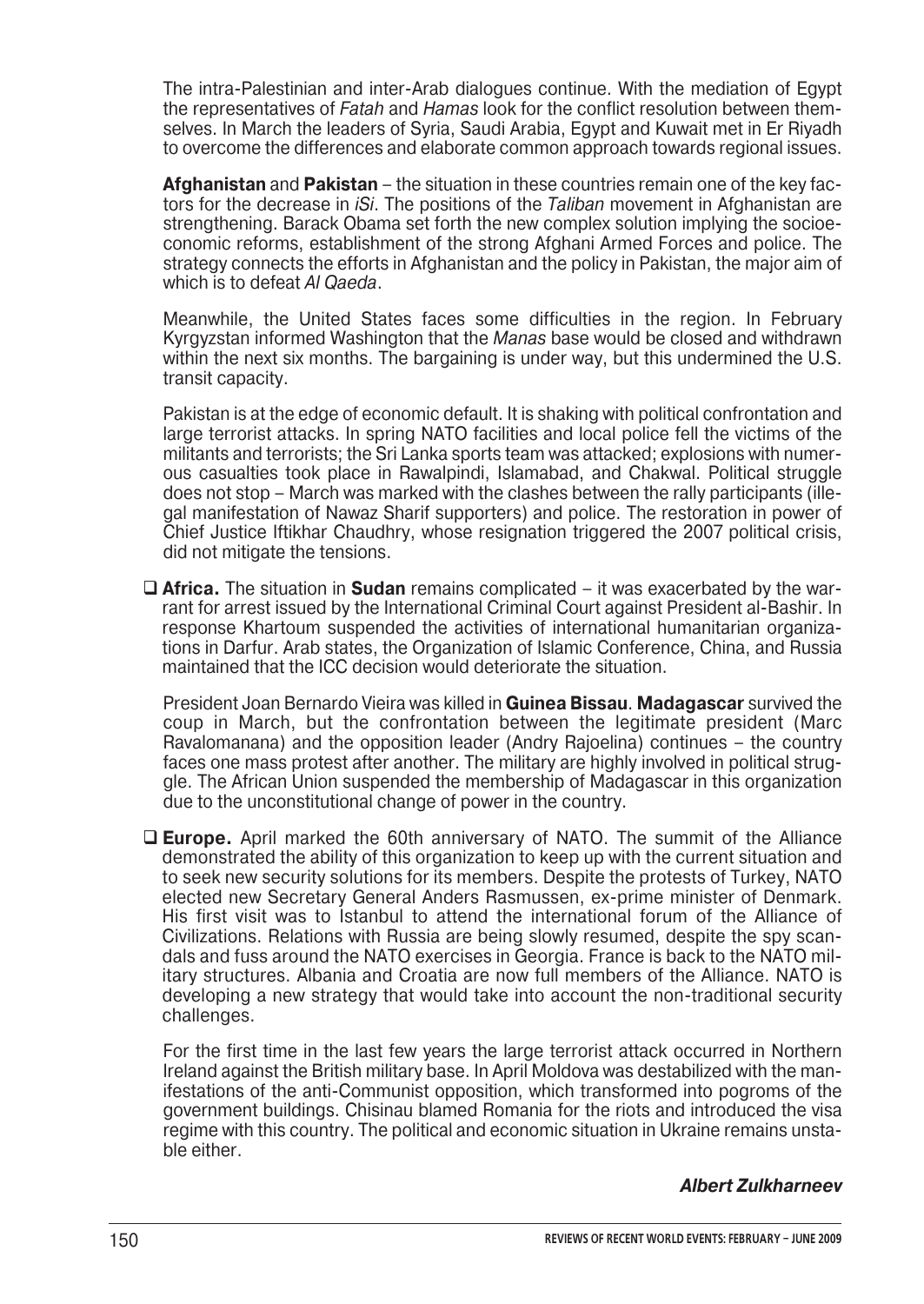

#### **THINKING ABOUT THE UNTHINKABLE, OR WHY HERMAN KAHN WAS RIGHT**

The review of November 2008 – January 2009 reached the conclusion that the transformation of the international system, which had been looming on the horizon for several years, has final ly begun to come about.1 Events of the first quarter of 2009 have borne this out. Leading Western powers are coming to the realization that the key economic and political problems require new approaches. NATO Secretary General Jaap de Hoop Scheffer said on March 11, 2009, "What we need are more visionary policies within our institutions and greater coherency between those institutions. I believe that for all of us, there is now a major opportunity to realign our approach to security to the new realities."<sup>2</sup> NATO's anniversary summit at the beginning of April 2009 gave the go-ahead for the development of a new strategy for the alliance. America's idea of pushing the *reset* button in relations with Russia (and not just Russia) is an important element of Washington's new foreign policy, but there are other components to it as well.

Part of the reason for all this is the global economic crisis. The *world after crisis* will be very dif ferent from the world as we know it now. And although the shape of this new world is still hard to discern and a subject of much debate, wise politicians are already assessing the various turns world affairs might take, and pondering the ways of adapting strategic doctrines to new reality. That, however, is a task for a fairly distant future. Far more pressing is the fact that the conventional approaches developed over the past decade and a half for dealing with the key problems in international affairs, such as Iraq, Afghanistan, Russia, North Korea and the Iranian nuclear issue, are failing to deliver. This has forced the Western powers to start review ing and reassessing their ideas and strategies. The resulting debate will eventually lead to the emergence of a fairly clear set of policies the Western powers will pursue on the international arena. This consensus among the Western elite will probably come in the form of shared views rather than some formal doctrines.

## **UNITED STATES: NEW FOREIGN POLICY IDEAS**

The emerging shifts in U.S. foreign policy are the key driver of change on the international arena. The Obama administration has inherited a very difficult foreign policy situation from its predecessor. The United States is mired in nearly hopeless wars in Iraq and Afghanistan. Efforts to stop the Iranian nuclear program are failing. The political instability in Pakistan is threatening to degenerate into total chaos and a collapse of the state, which could result in Pakistani nuclear weapons falling into the wrong hands. America's European allies, primarily France and Germany, saw the previous American administration's foreign policy as the main reason for the global economic and political malaise. Russia's invasion of Georgia and Moscow's constant saber-rattling have added to the already long list of headaches.

Given all this, America's decisionmakers have probably reached the conclusion that the exist ing policies need to be revised. America's military, political and economic effort is now focused on Iraq and Afghanistan. There is no solution in sight for these problems, not in the short term anyway. But the geopolitical significance of the two countries is not as large as it seems. They only serve to draw America's and NATO's resources from the really important issues such as the Iranian nuclear threat, Europe's energy security, and mass migration from poor countries to the United States and Europe, which could lead to ethnic tensions, etc.

As of late March 2009, Washington has not yet formulated a detailed foreign policy program. But some of its key elements are fairly clear. Vice President Joe Biden outlined them in his speech at the Munich security conference on February 7, 2009. The new administration in the White House believes that the key challenges and threats to national and global security lie in the spread of weapons of mass destruction and dangerous diseases; a growing gap between rich and poor; ethnic animosities and *failed states;* a rapidly warming planet and uncertain sup-

REVIEWS  $\overline{a}$ OF WORLD EVENTS $\geq$  +  $\mathbb{Z}$  $=$   $\mu$  $\geq$ **DOM:**  $\alpha$  $\bigcirc$ ÷.  $\alpha$  $\circ$  $\geq$  $\mathbf{H}$  $\cap$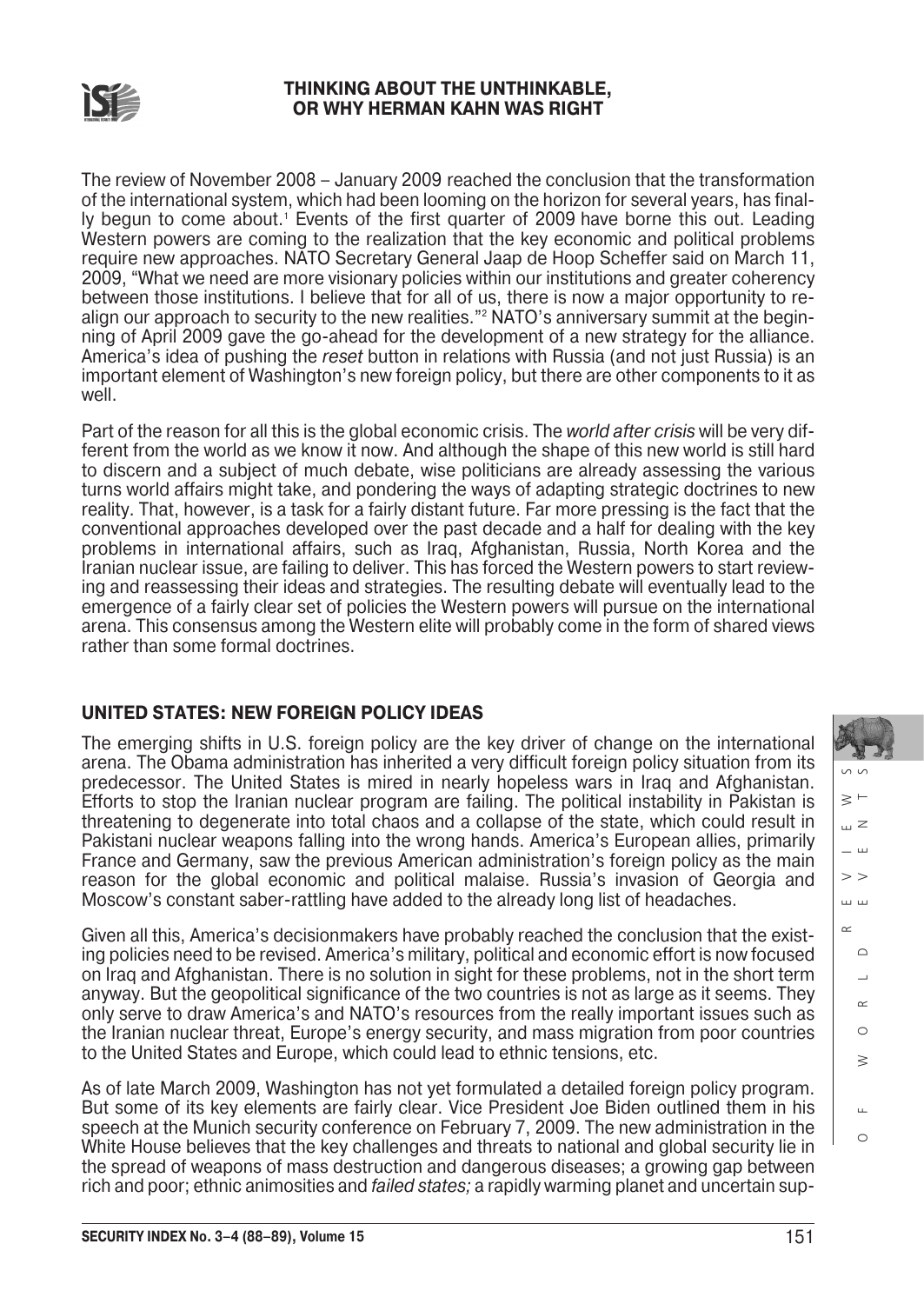plies of energy, food, water; and "the challenge to freedom and security from radical funda mentalism." In order to tackle these threats and challenges, Washington intends to cut extreme poverty in half by 2015; eliminate the *global education deficit*, cancel the debt of the world's poorest countries; launch a new *green revolution*; and "advance democracy not through its imposition by force from the outside, but by working with moderates in government and civil society to build the institutions that will protect freedom."

All these bullet points are not very original and, on the whole, not very interesting. They repeat almost word for word the ideas that have long been circulating in the Western liberal circles. The ideas themselves are not in question. All these *new threats and challenges*, as they've come to be termed, are a real danger. The question is, how exactly the United States, alone or in partnership with its allies, is going to close the gap between the world's rich and poor, elim inate extreme poverty or fight global warming, if it really exists.

More interesting are the vice president's ideas about America's relations with its allies. The current administration is going to listen carefully and work together with them. But America's partners should have no illusions that the United States alone will shoulder the whole burden of resolving the shared problems and neutralizing the shared threats.

"The threats we face have no respect for borders. No single country, no matter how powerful, can best meet them alone. We believe that international alliances and organizations do not diminish America's power – they help us advance our collective security, economic interests and values. So we will engage. We will listen. We will consult. America needs the world, just as I believe the world needs America. But we say to our friends that the alliances, treaties and international organizations we build must be credible and they must be effective. That requires a common commitment not only to live by the rules, but to enforce them. … America will do more, but America will ask for more from our partners."3

And, finally, the most interesting changes in America's new foreign policy include its willing ness to hold direct talks with Iran, the order by President Obama to hold a strategic review of America's policy in Afghanistan and Pakistan, "to make sure that our goals are clear and achievable,"4 and the idea of pressing the *reset* button in relations with Russia. The question is, what the current American policymakers mean by all that, given the reputation for tough pragmatic realism they have earned themselves over their many years in politics.

#### **AMERICAN CHALLENGE AND IRANIAN RESPONSE**

It was during the election campaign that Barack Obama first said he was willing to hold direct dialogue with the Iranian leaders. This statement was severely criticized by those who believe, rightly or wrongly, that talking with Tehran is, a) pointless, and b) immoral. Nevertheless, right after his inauguration, the new American president repeated his already famous words: "If countries like Iran are willing to unclench their fist, they will find an extended hand from us."5 Secretary of State Hillary Clinton has clearly indicated that Iran will be offered a real opportu nity to normalize its relations with the international community. In March 2009, Barack Obama congratulated Iran on the Persian New Year and said he was ready to use diplomatic means to settle the existing serious differences between the United States and Iran. That was a direct invitation to dialogue without any preconditions, aimed at reaching a mutually acceptable solu tion.

That attempt was entirely logical. If Tehran were to be persuaded to abandon its nuclear weapons program and stop supporting Islamic terrorist organizations, primarily *Hamas* and *Hezbollah*, the strategic situation in the Middle East would change very radically. Iran could expect generous economic aid, expand and modernize its oil and gas industry and, most importantly, turn itself from a source of tension into a factor of stability in the region. The ques tion is whether Tehran is ready to strike a deal with the United States.

The Iranian answer was not long in coming. In January 2009, Mahmoud Ahmadinejad said that the United States must "apologize for all its crimes against the Iranian nation." The list of the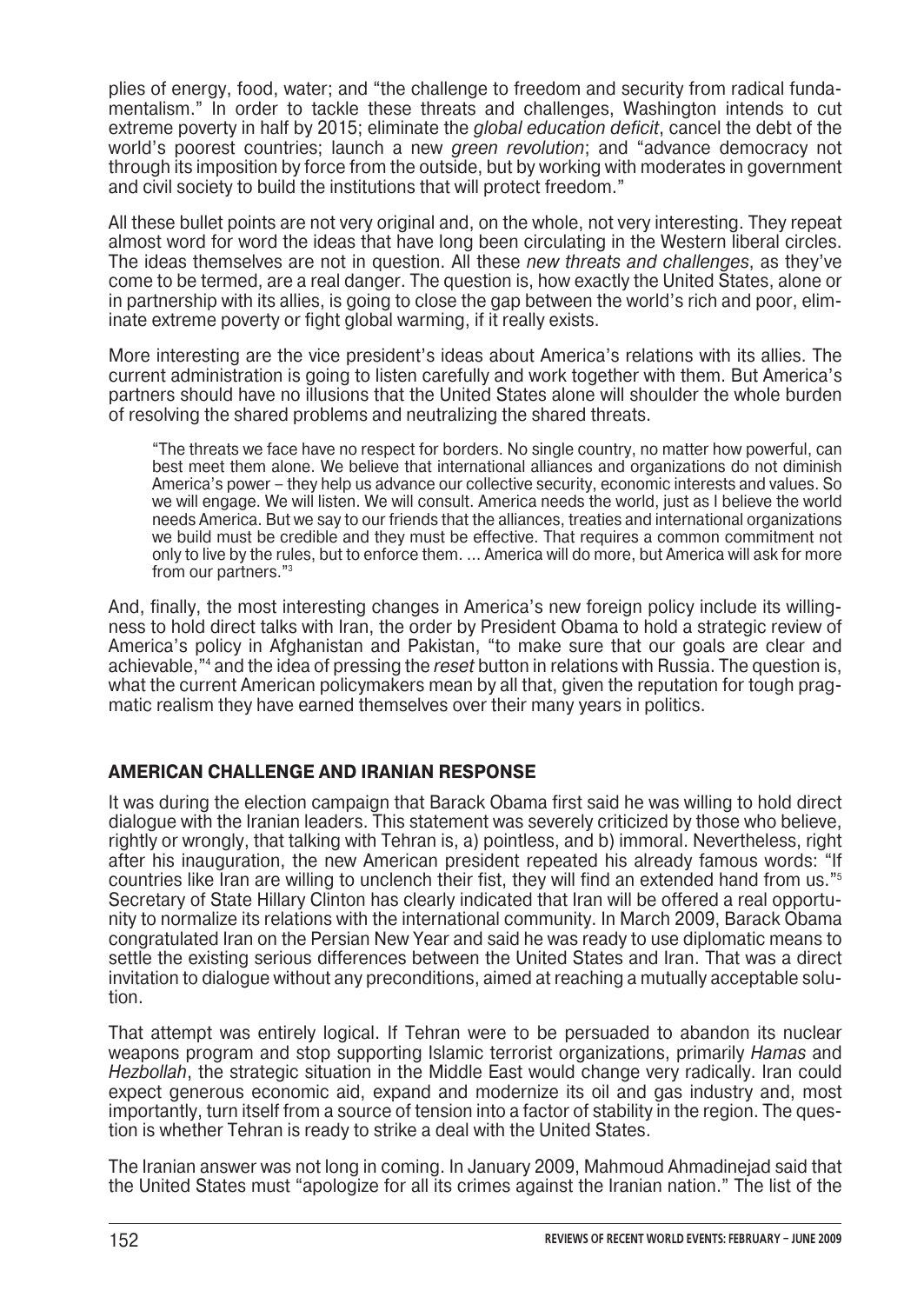谣 *Abdulaziz Sager (Saudi Arabia), Chairman of the Gulf Research Center – by email from Dubai:* "The growing concern about the Iranian interference in domestic conflicts is exacerbated by the Tehran statements that call into question the legitimacy of the Gulf monar chies and contain territorial claims to the neighboring states – this undermines regional stabil ity and security. Iran demonstrates no willingness to seek compromises on the nuclear program and this is a tough position of its current leadership. Another negative factor is instabili ty in Pakistan, Afghanistan, and Yemen, which paves the way towards increasing extremism. New U.S. administration, at least, put an end to the destructive policy of George W. Bush. At the same time, there are fewer actions than declarations. The pressure of the U.S. administration on the new Benjamin Netanyahu government will demonstrate the U.S. course in the Middle East."

*crimes* included America's efforts to stop the Iranian nuclear program. The Iranian leader also demanded that the United States end its military presence in various parts of the globe, which he described as interference in the internal affairs of other countries. In March 2009, Ayatollah Khamenei, the Iranian supreme leader and the true ruler of Iran, said he saw no real change in American policy towards his country.<sup>6</sup> Khamenei's ally Hossein Shariatmadari, the editor-in-chief of the Iranian newspaper *Kayhan*, formulated the position of the Iranian ruling elite in the following way: "In order to establish any U.S.-Iran ties, one of them must change its principles and its way of think ing; Iran will never do this. Hence, it is America that must change, and must view its international relations in a new light."7

In other words, Iran responded to the American offer by setting out its preconditions for talks, including the demand for the United States to stop working against the Iranian efforts to acquire nuclear weapons. That makes the talks them selves quite pointless. Essentially, the Iranians responded to the proposal of

"*unclenching their fists*" with an unambiguous, high-handed and insulting rebuff. That was only to be expected from the Iranian theocracy, and not just because of its manifest megalomania. Tehran takes any attempts to defuse the confrontation, find a compromise and achieve a polit ical solution as a sign of weakness and an invitation to new bellicose gestures. Such behavior is typical for ideologically driven authoritarian regimes.

The only area where the Iranian interests coincide with the interests of the civilized countries is preventing the victory of the *Taliban* in Afghanistan. In the Islamic world, the fanatical Sunni Islamists of the *Taliban* are the natural competitors of the equally fanatical Shia leadership of Iran. That is why the Iranian leaders have no objections against the American military effort to contain the *Taliban*. And that is probably why Tehran agreed to take part in the UN conference on Afghanistan held in early April 2009 in the Netherlands.

Of course, Tehran's response to the American proposal was not limited to arrogant declarations. Far more dangerous is Iran's progress in creating longer-range ballistic missiles, a progress that only recently seemed almost entirely unlikely. According to Russian experts, by the end of 2008 the Iranian rocket engineers managed to increase the range of the Shahab 3 missile to 2,000 km, and its payload to 1.3 tons. It is believed that in order to deliver a prim itive nuclear warhead Iran could one day acquire, a missile should be able to carry a payload of 400–900 kg.<sup>8</sup> On February 2, 2009, the Iranians launched Safir 2, a two-stage space rocket which put a satellite into orbit. Iran's ability to build two-stage rockets is fundamentally impor tant because single-stage rockets can never go beyond a certain fairly short range. A transition to two-stage configuration increases the combat range of the rocket to several thousand kilometers. That means that a substantial part of the European continent, including almost the entire south of Russia, is within range of the Iranian missiles, which could soon be equipped with nuclear warheads.

Washington's offer of unconditional talks with Iran, albeit unexpected, was hardly a sign of political naivety. In a way, it was a challenge to the Iranian regime, and a test of its sincerity. If

REVIEWS OF WORLD EVENTS  $\geq$   $\vdash$  $\mathbb{Z}$  $=$   $\mu$  $>$ шш.<br>Ш  $\simeq$  $\bigcirc$  $\alpha$  $\circ$  $\geq$  $\mathbf{H}$  $\cap$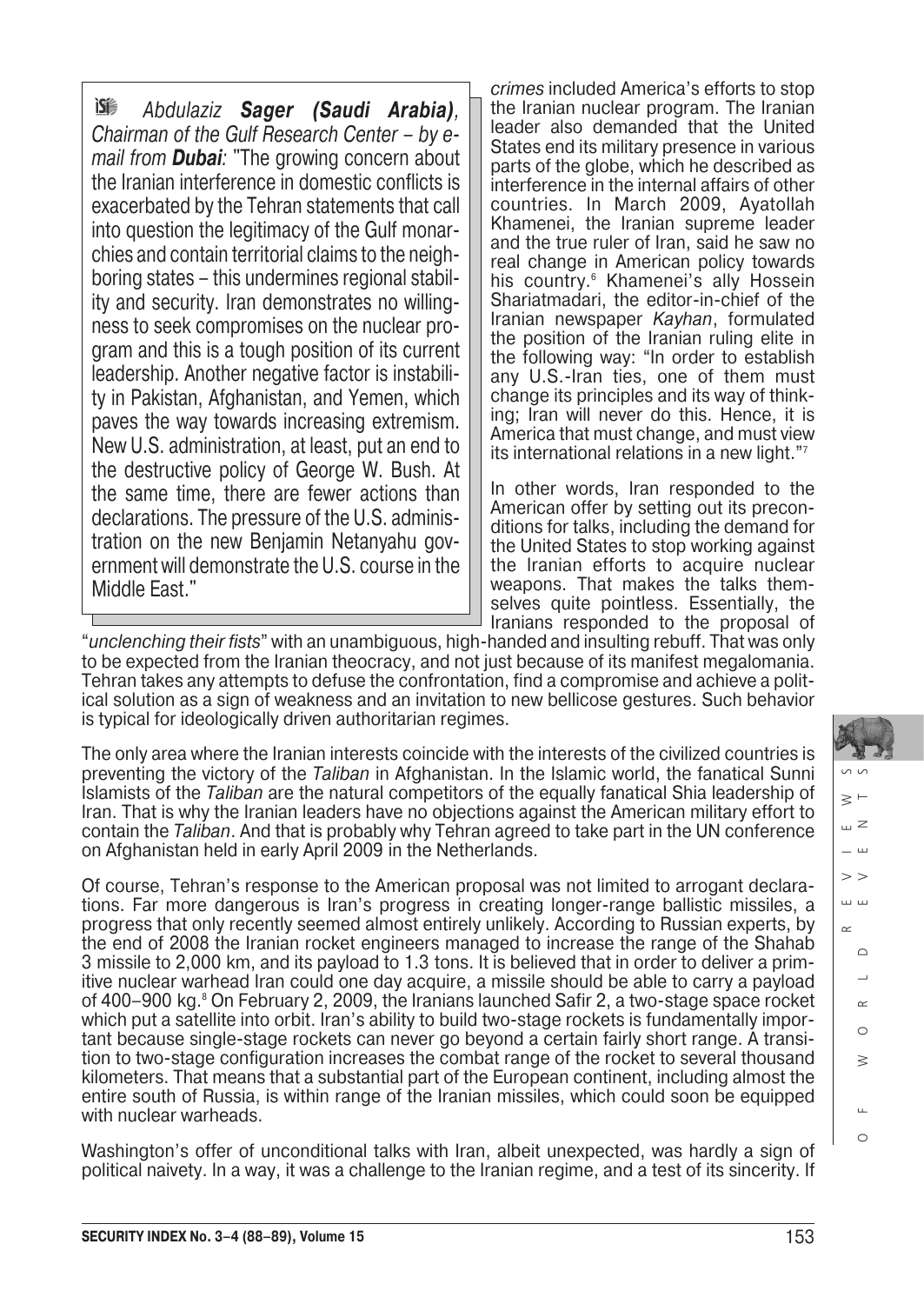Iran's reason for trying to acquire nuclear weapons is just to protect itself from an attack by the United States (no other country could pose a real threat to Iran in the foreseeable future) then the American offer was a chance for Tehran to remove this threat by political means. At the very least, the Iranian leadership could try to obtain a more or less reliable security guarantee from the United States. But it seems that normalizing relations with the leading Western nations is not part of the Iranian establishment's plans. That establishment is driven by its fanatical aspiration to spread the Iranian order around the globe. Witness the recent statement by one of the top Iranian religious leaders, Ayatollah Ahmad Khatami: "Globalization will happen only after the coming of the Mahdi. … There will not be a house left in the world to which Islam does not come."9

But if Iran refuses to *unclench its fist* and rejects America's extended hand, the United States will have the full moral and political right to take tough measures. Whether those measures will come in the shape of tougher sanctions, including a full-blown economic blockade, or even military action is hard to predict right now. But what is clear is that the more progress the rul ing Iranian regime makes towards acquiring nuclear weapons, the more likely the use of military force against Iran becomes. Clearly, Washington is doing everything it can to avoid having to launch military action against Iran. The military, political and economic consequences of such action would be unpredictable. What is quite predictable though is the consequences of Iran acquiring nuclear weapons: Tehran's expansionism, fuelled by Islamic fundamentalism and dreams of restoring the Persian empire will be backed by a nuclear arsenal. Containing a nuclear Iran would be much more difficult, or even impossible. As a result, the United States and Israel, for whom the Iranian nuclear weapons would be an existential threat, could simply be left with no choice but to take military action.

## **AFGHANISTAN: MISSION IMPOSSIBLE**

Afghanistan is one of the key foreign policy challenges to the United States and NATO, along with Iran. After almost eight years of combat operations in that country, the objectives set out by the members of the international coalition fighting in Afghanistan have not been achieved. The secret bases of *Al Qaeda* on both sides of the border between Afghanistan and Pakistani are still operational. The *Taliban* has reared its head again, albeit in a slightly different form. Armed *Taliban* groups have lately been active in 17 out of the 34 provinces of the country, mainly in the south. Another piece of bad news is the appearance of *Taliban* fighters in Kabul itself. Although the capital is heavily guarded by Afghan security forces and foreign troops, several terrorist acts have been committed there in the past few months. The country is still suffering from extreme poverty, despite all the foreign aid being sent there. Hamid Karzai's administration is deeply corrupt and ineffectual, causing growing popular discontent. Russian and foreign analysts say a certain military and political balance has settled in the country, whereby several big cities and key roads are controlled by the central government and inter national coalition troops, whereas in rural regions the real power is in the hands of tribal lead ers, warlords and gangs. In the south of Afghanistan, American and British troops regularly clash with *Taliban* fighters and drug gangs. The northern regions, populated mainly by the Uzbeks and Tajiks, are ruled by the local chiefs, many of whom have shady reputations – the most notorious of them being Uzbek general Abdul Rashid Dostum.

Such a state of affairs could potentially carry on indefinitely, which of course is not in the inter ests of the United States or NATO – hence the interest in new U.S. strategy on Afghanistan announced in late March 2009 by Barack Obama. America's objective is "to destroy *Al Qaeda* in Afghanistan and Pakistan", the president said. To this end, an additional 17,000 U.S. troops will be sent to Afghanistan, including 13,000 combat troops to fight mobile guerilla groups. Among them is the *Striker* brigade of the 2nd Infantry Division of the U.S. Army. In addition to that, Washington plans to increase the size of the Afghan armed forces to 134,000 by 2011, and the size of the local police force to 82,000 people. Several thousand civilian specialists will be dispatched to Afghanistan to teach the latest agricultural techniques to the locals and improve healthcare and education. The political strategy includes involving the so-called mod erate *Taliban* in dialogue with the government and drawing them into in a wider political coali-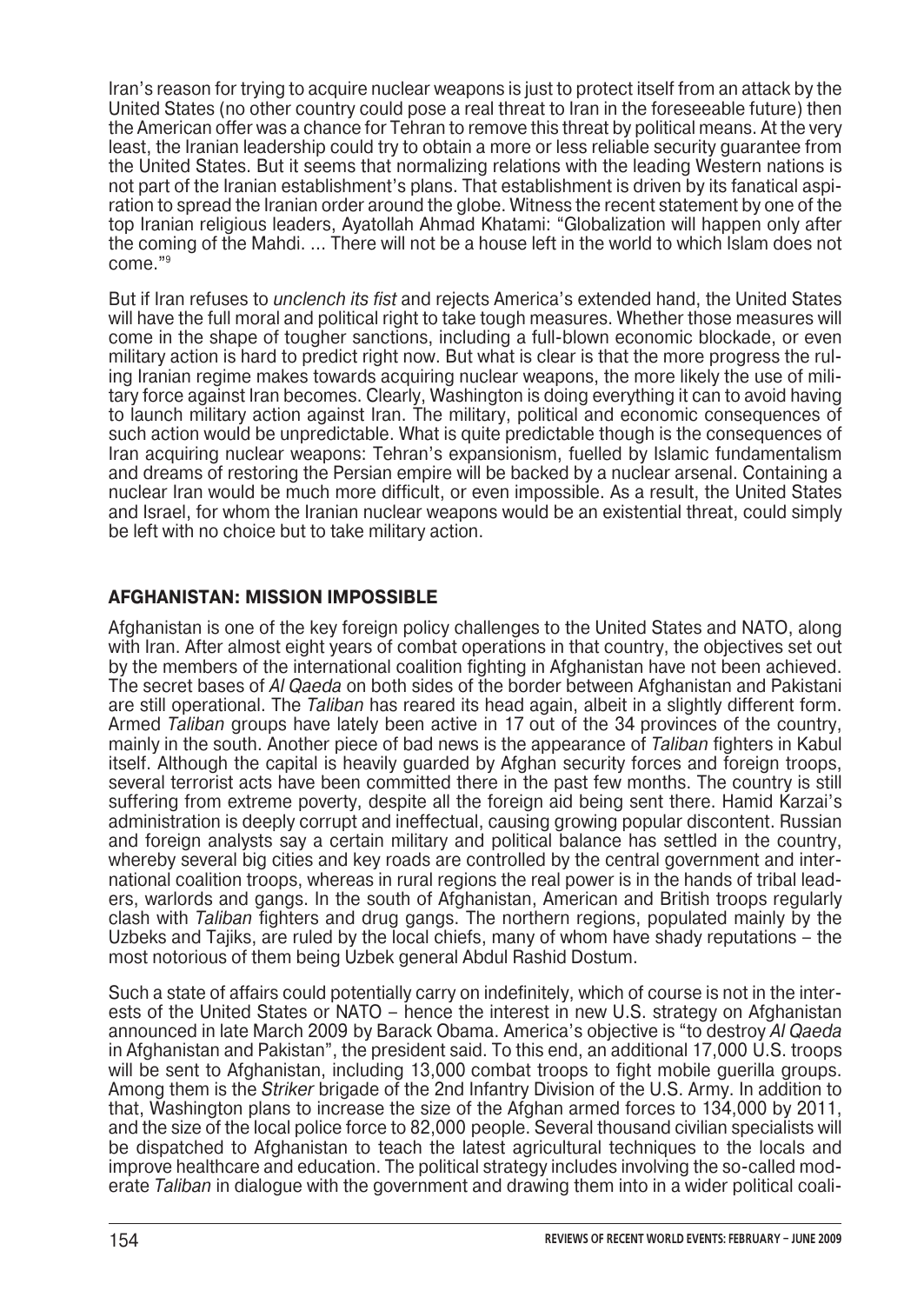tion. According to U.S. intelligence, only about 5 percent of the *Taliban* are staunch support ers of *Al Qaeda* – the rest have been drawn into the war against the government and foreign troops by the government's own mistakes and corruption.10 Another key element of Washington's new strategy is involving neighboring countries in Afghan settlement. President Obama has proposed creating a contact group on Afghanistan that would include China, Iran, Russia, and India, as well of the countries of Central Asia and the Persian Gulf.

At first glance, this strategy looks promising. But a closer examination reveals that it is in fact very similar to the Soviet strategy in Afghanistan in the 1980. The Soviet Union also sent civil ian specialists and advisers to the country in addition to soldiers, and tried to build relatively wide political coalitions there. The outcome of that strategy is well known. Twenty years on, the central government in Afghanistan is less than enthused about entering a coalition with the *moderate* opposition, because that would deprive it of its monopoly not just on power (which is in any case limited to several big cities) but, most importantly, on the distribution of foreign aid.

Sending more U.S. troops will hardly bring about any radical change in the military and political situation in Afghanistan. The experience of counterinsurgency in the 20th century suggests that there are only two ways of winning a war against the insurgents who enjoy the support of the local population. One is brutal reprisals against the locals, used by the Soviet Union to crush the independence movements in the Baltic republics and Ukraine after World War II. The other way involves shifting the burden of fighting the insurgency on authoritarian local rulers, by making allies of some of the local warlords to crush the rest with maximum brutality. That is how Russia managed to stabilize the situation in Chechnya. But in Afghanistan, there is no leader at this moment capable of consolidating a substantial part of the local elite. And American experts believe that in order to be able to take over the security responsibility from coalition forces, the Afghan army must grow to at least 240,000 people, triple its current size. That will not happen until 2016 at the earliest.<sup>11</sup>

As for the international contact group on Afghanistan, creating such a group and securing wide international participation in it is of course entirely possible. But there is no reason to expect any meaningful efforts from it. Russia, Iran and China would prefer to leave the military and economic burden of fighting the *Taliban* and *Al Qaeda* with the United States. They also real ize that the deeper Washington is mired in Afghanistan, the less energy and resources it will have to work against China's plans in the Far East, Russia's meddling in the former Soviet Union and Eastern Europe, and Iran's nuclear ambitions.

There are three main avenues for solving the Afghan problem. The first is to support the emer gence of a strong central government in Afghanistan, rooted of course in Islam and local tra ditions but capable, with some help from the outside, of eliminating Islamist terrorist groups and finding some way of coexisting with the tribal and local leaders. That is in fact the avenue now being pursued by the United States and its allies. But the chances of success here are close to zero. The second avenue is increasing foreign military presence to the point where the coalition could eventually destroy the *Taliban* and *Al Qaeda* armed groups and effectively con trol the entire territory of Afghanistan, as well as the tribal areas of Pakistan. But that would require deploying the entire U.S. armed forces as well as all the NATO armies in Afghanistan, which is out of the question. And finally, the third avenue is pulling Western troops out Afghanistan without achieving a military victory over the *Taliban*.

Right now, this third avenue seems unthinkable. It is thought that such a turn of events would represent a strategic defeat for the United States and especially for NATO, leading to a serious increase of the terror threat. But there is another way of looking at this. First of all, it is impor tant to realize that the military presence of the United States and its allies on the territory of Afghanistan has not led to the elimination of main *Al Qaeda* bases there or in the tribal areas of Pakistan – and there is no guarantee that this objective will be achieved any time soon. So the question is, why carry on with a policy that is failing to deliver? Instead of trying to stabilize the situation in Afghanistan, would it not be better to concentrate on the main task of preventing Islamic militants from spreading into Europe, the United States and the Persian Gulf? To that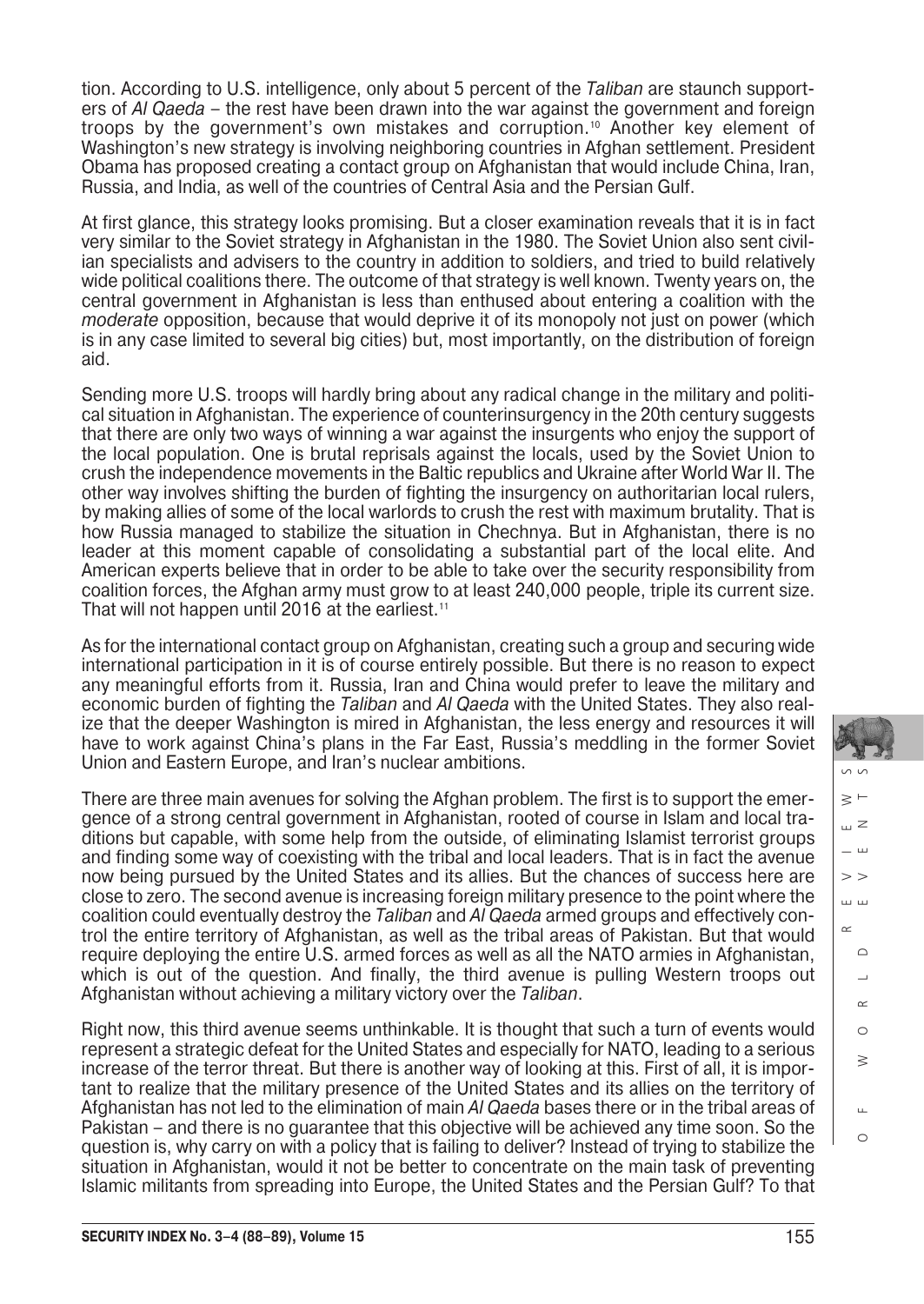end, strong support should be given to three Central Asian states – Tajikistan, Uzbekistan and Turkmenistan. The governments of these countries, especially the first two, are extremely wor ried by the threat of terrorist groups from Afghanistan appearing on their territory. Therefore these governments will (a) fight those terrorist groups as hard as they can, and (b) need coop eration with the United States even more than they do now. The main effort, however, should be focused on stabilizing the situation in Pakistan and turning that country into a reliable buffer sealing off the territories controlled by Islamic terrorists from the south and the southeast.

The military and financial resources required for these tasks are far smaller than those needed to continue the war in Afghanistan. And the pullout of Western troops from Afghanistan – indeed, even the very possibility of such a pullout – would prod Iran, China and possibly other countries as well to focus more of their effort on Afghanistan using their clients and agents there. Moscow will have to focus on the problems of Central Asia, which would distract its attention from Ukraine, Georgia, and Central and Eastern Europe. It is quite possible that after an initial period of chaos and a return of the *Taliban* to power, leaders and forces capable of restoring basic order will emerge from among the Afghan elite. Meanwhile, the United States and NATO will be able to focus their efforts on key security problems, especially in the regions directly adjacent to NATO's traditional area of responsibility.

## **THAT TRENDY WORD,** *RESET*

After Joe Biden's Munich speech, the word *reset* became part of the political vocabulary. Senior politicians and diplomats in the United States are falling over themselves trying to pro nounce it in broken Russian. American experts are often seen in Moscow these days, trying to establish informal contacts with the Russian ruling elite. Meanwhile, Russian diplomats are condescendingly explaining that smart people in Washington have finally realized that Russia has *risen from its knees*, and that America will now take Russia's interests into account. There are other ways of looking at this, of course. This is what Andrey Illarionov, a former Russian presidential adviser on economic policy, had to say on the matter:

"Such behavior by the United States cannot even be described as a retreat. It is not even *a policy of appeasement*, which we are all sadly familiar with after the second Munich agreement of 1938. This is capitulation.... This is a crystal-clear signal to all the democratic and liberal forces in Russia and other former Soviet republics that the United States is withdrawing even its moral support for them in their struggle against the forces of the past, and taking the side of their mortal enemies. This is a clear invitation for the KGB regime in Russia to meddle some more in the former Soviet space and beyond."<sup>12</sup>

Such assessments do not, however, accurately reflect the essence of the new U.S. adminis tration's approach to dealing with Russia. Washington has offered Moscow a deal: in return for real Russian help in ending Iran's nuclear program, the United States could scrap their plans to deploy missile defense in Europe. Under Secretary of State William Burns made the terms of the deal extremely clear during his visit to Moscow in mid-February 2009. "If, through strong diplomacy with Russia and our other partners, we can reduce or eliminate that (Iranian) threat, it obviously shapes the way in which we look at missile defense."13 The deal could also include the United States not pushing too hard for Ukraine's and Georgia's NATO membership in return for Russian help on Afghanistan. As for the fate of Russian democracy, pragmatists in Washington and other Western capitals have long decided that if the Russian people enjoy living under an authoritarian dictatorship so much, there's no reason to waste time and effort trying to convince them to change their mind. What is really important to the West is not how good or bad the Russian regime is, but whether it is capable of make ration al decisions.

One would imagine that Moscow should welcome America's offer with open arms. The U.S. leadership has rightly decided that the *Taliban* is a threat not just for America, but for Afghanistan's own neighbors too, including Russia. If the Taliban is left undefeated, if America quits Afghanistan, Russia's interests in Central Asia and, even more importantly, in the North Caucasus will suffer. The success of the Iranian missile program means that a large part of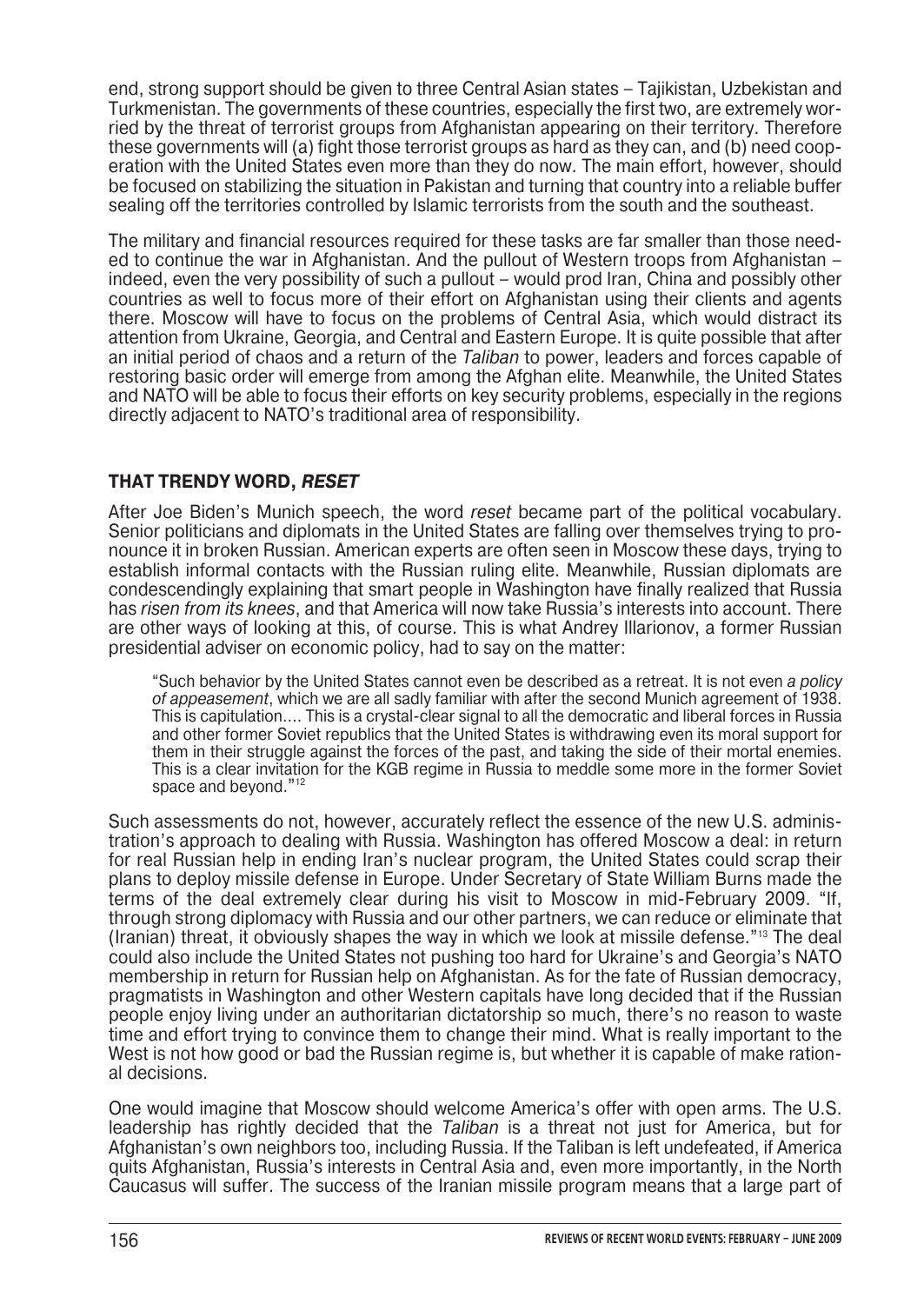Russian territory will be within range of Iranian nuclear missiles. And most importantly, if Moscow agrees to cooperate with Washington on Iran and Afghanistan, the United States will stop pedaling the issue of Russia's aggression against Georgia.

#### **MOSCOW SAYS "NO"**

But as always, Moscow has its own very special approach to world affairs. President Dmitry Medvedev has rejected the very possibility of linking the Iranian issue to the deployment of missile defense in Europe. "I don't think you can just trade one thing for another," he said in a *BBC* interview. "Reports that an offer was made to trade one thing for another are not true. This is not serious talk. But I have no doubt that we'll discuss both issues – missile defense and Iran's nuclear program."14 And on March 20, 2009, Russian deputy foreign minister Sergey Ryabkov reiterated that Moscow saw no evidence that Iran was trying to build nuclear weapons. "We still believe that there is no evidence at this stage to support the allegations that this program is pursuing military objectives."15

*William C. Potter (U.S.A), Director, James Martin Center for Nonproliferation Studies and Sam Nunn and Richard Lugar Professor of Nonproliferation Studies Monterey Institute of International Studies – by e-mail from Monterey:* "The most positive development of the recent months is the improvement in U.S.-Russian relations, espe cially in nuclear arms control. Barack Obama's speech in Prague, which denounced the approaches of the George W. Bush administration towards nuclear disarmament and nonproliferation, was welcomed in the world and become a good message for the PrepCom of the NPT Review Conference. The efforts of the Obama administration to engage Iran are a litmus test indicating the actual readiness of the Mahmoud Ahmadinejad government to settle the problems with the United States. The presidential elections in Iran in July will determine the future of the Iranian nuclear program and the potential for diplomatic solution."

Claims by the Russian diplomats that Iran is not trying to build nuclear weapons are not convincing. All they prove is that from Moscow's point of view, Iran's nuclear ambitions are not run ning counter to Russia's own interests. It appears that Russia would prefer to *freeze* the Iranian nuclear problem in its current state. This way Moscow keeps its leverage on the West by being able to toughen or soften its opposition to economic and political sanctions on Tehran. In addi tion, the Iranian problem draws America's political and military resources away from the post- Soviet space and neighboring European countries. Russia's *Gazprom*, the largest gas suppli er to Europe, benefits from lack of competition from the Iranian gas fields. And in general, the more headaches the U.S. administration has, the better the Russian leadership feels. This stance encourages Tehran to carry on with its nuclear weapons program because the Iranian leaders are convinced that this will go unpunished.

Furthermore, in mid-March 2009, a senior official of the Federal Service for Military and Technical Cooperation said that in 2007, Russia signed a contract with Iran worth hundreds of millions of dollars to supply the S-300 SAM systems. Although no missiles have actually been delivered to Iran as yet, the implementation of the contract is "gradually proceeding," and Russia has no plans of cancelling it.<sup>16</sup> If Iran really acquires those missiles, the military balance in the Middle East will shift quite seriously in Iran's favor. According to American estimates, the S-300 missiles of the latest modification are capable of defending against an attack by the Israeli air force, which consists mostly of the *F-15I* and *F-16I* jets. Only the latest American *F- 22* fighters are capable of overcoming the S-300 defenses. This means that the chances of a political settlement of the Iranian issue will be reduced even further. It is quite possible that as soon as Iran acquires the S-300 missiles, Israel will be left with no other choice but to launch an air strike on missile launch sites before the missiles are combat ready, as well as on the Iranian nuclear facilities and ballistic missile launchers.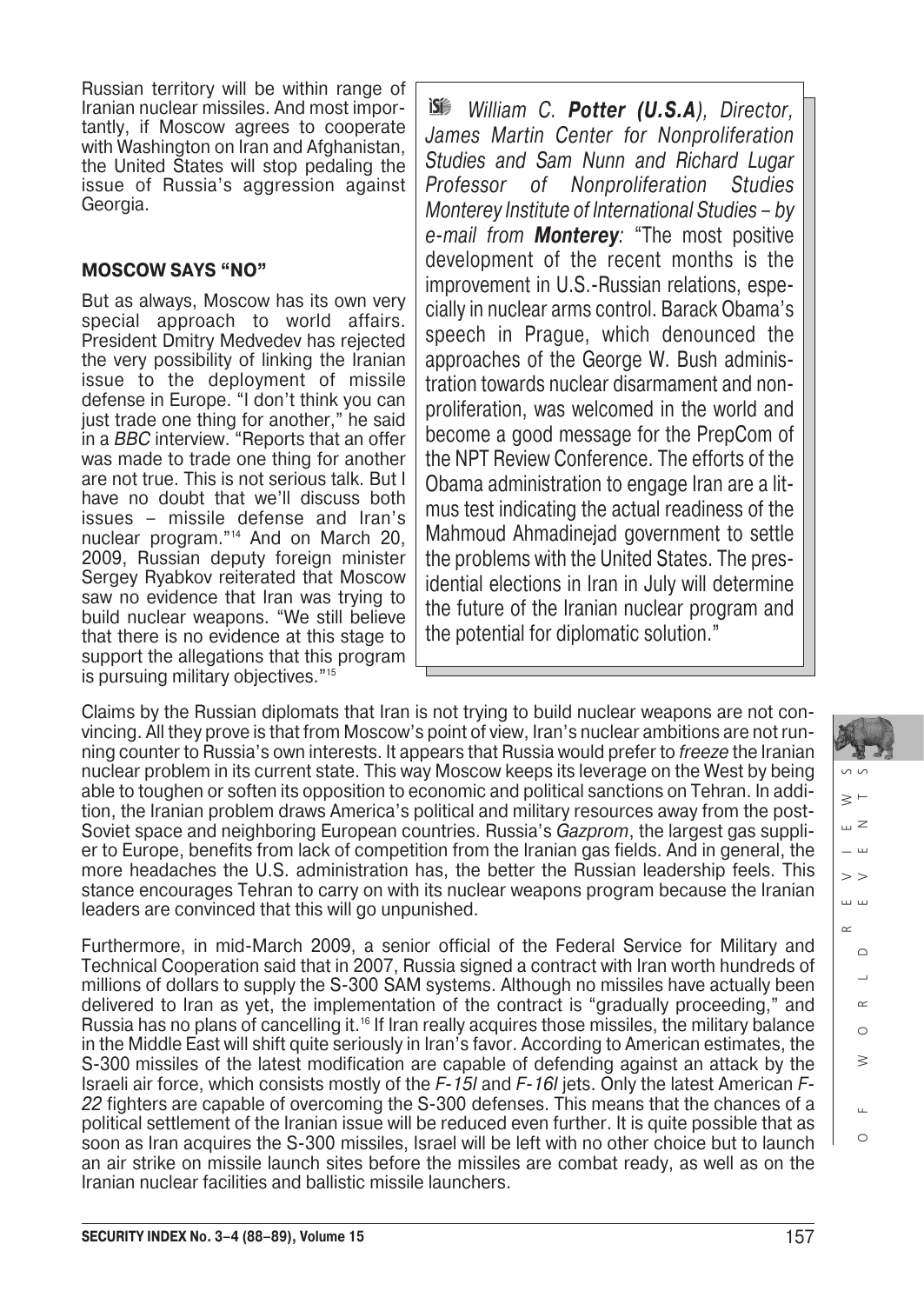Russia's response to America's offer of cooperation on Afghanistan was also quite telling. President Medvedev was unambiguous in his speech in Tashkent in January 2009:

"As far as I understand, the new U.S. president considers this issue a top priority. … We are ready for cooperation on this issue with any nation, including the United States. … This is the commitment that Russia has undertaken, as well as the commitment to help in the fight against terrorism."17

But it has turned out that the Kremlin has a very peculiar understanding of its own commitment to help the United States in fighting terrorism. Only a few days after Medvedev's Tashkent statement, Moscow finally managed to arm-twist Kyrgyz President Bakiev into ordering the withdrawal of the U.S. airbase at *Manas*, the Kyrgyz capital's airport. Speaking in Moscow after a lengthy haggling session to secure a \$2-billion loan, Bakiev said the Americans would be given six months to withdraw. The international coalition in Afghanistan relied on the *Manas* airbase for logistics, troop rotation, etc. This is what Russian Central Asia expert Alexey Malashenko had to say about this decision by Moscow:

"The removal of the U.S. airbase from *Manas* is part of the ongoing strategy to expunge the Americans from this region. But was this step really advantageous right now? First, it has made Moscow look as though it does not want to cooperate on Afghanistan. Second, the price Moscow has had to pay is very high. Third, Bakiev was so reluctant to order the Americans out that it is obvi ous he did not do it willingly. And forth, logistics and troop movements will now be done via Uzbekistan or Tajikistan, and it cannot be ruled out that a new airbase will be set up in one of those countries, from where it will be much harder to expunge."18

However, right after its success in Kyrgyzstan, Moscow said it would allow non-military land transit from Europe via the Russian territory. The Kremlin's meaning here was obvious: it want ed to demonstrate that it is in control of the situation in Central Asia, and that unless the West wants more problems in Afghanistan, it will have to deal with Moscow.

On future talks with the United States on strategic arms reduction, Russian diplomats are doggedly insisting on obviously unacceptable demands, linking these talks to American plans for missile defense in Europe. Russia also wants any new agreement to cover the breakout potential (the warheads that are in storage as opposed to being actively deployed). The previ ous analysis already detailed why this approach would be unacceptable even to Russia itself.<sup>19</sup> But most importantly, Moscow surely realizes that it needs a strategic arms control deal more than the United States does. It is no secret that the Russian strategic arsenal is shrinking, and will continue to do so. The Russian defense industry cannot replace all the strategic arms that are being decommissioned as their shelf life expires. The obvious solution would be to try to reach an agreement that would reduce the gap between the United States and Russia by lim iting America's strategic arsenals. But Russia continues to pursue its own way, forcing the talks into a deadlock before they even started, to everyone's consternation.

## *А*` *MAUVAIS JEU, BONNE MINE*

The meeting between the American and Russian presidents in London on April 1, 2009 was supposed to dot all the I's in the hectic diplomatic game that was kicked off by comments on pushing the reset button. "After this meeting I am optimistic about the future of our relations," President Medvedev said after the talks with President Obama.<sup>20</sup> The Russian president is apparently following the old French recipe of *making the best of a bad job,21* because the doc uments signed during the meeting give little for optimism.

The only tangible outcome of the talks between the two presidents is the agreement to begin new strategic arms talks. The statement to that affect specifies that "the talks will aim to reach a new agreement on strategic arms reduction and limitation."<sup>22</sup> In other words, Russian diplomatic efforts to link strategic arms reduction to missile defense have come to nothing.

The rest of the documents signed during the meeting are fairly vague declarations that do how ever reflect the differences between the two countries on key issues. This is what the joint statement said on American missile defense plans in Europe: "While acknowledging that dif-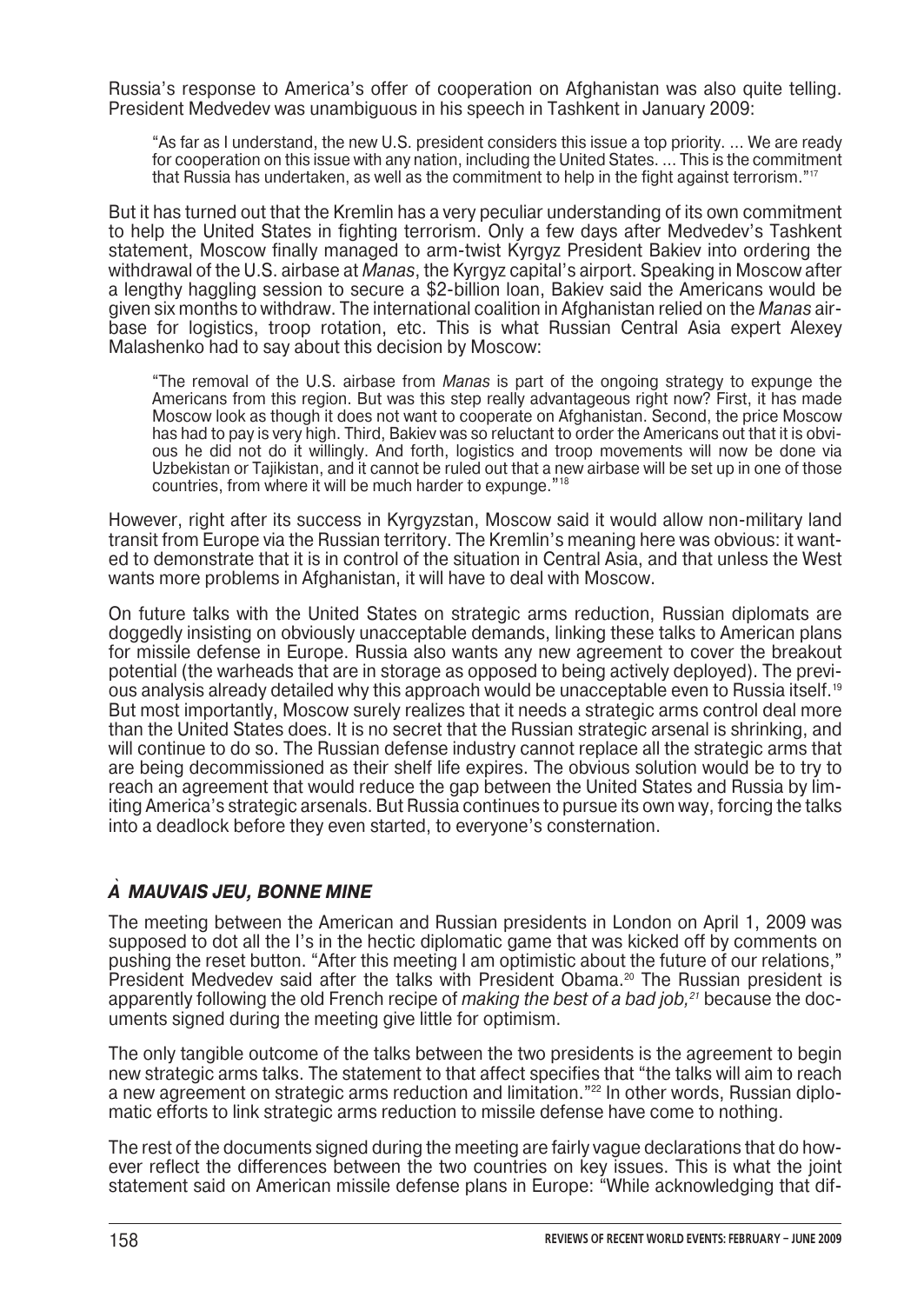ferences remain over the purposes of deployment of missile defense assets in Europe, we dis cussed new possibilities for mutual international cooperation in the field of missile defense, taking into account joint assessments of missile challenges and threats, aimed at enhancing the security of our countries, and that of our allies and partners."23 Translated from diplomatic language, this means that the two leaders had discussed what could be done in this area ("we discussed new possibilities"), but had not reached any agreement ("differences remain"), and that the United States will take into account the security interests of its allies (including of course the Czech Republic and Poland).

As for Iran, the two presidents "reiterated their commitment to pursue a comprehensive diplo matic solution, including direct diplomacy and through *P5+1* negotiations, and urged Iran to seize this opportunity to address the international community's concerns."<sup>24</sup> There is nothing new in this formula, apart from the mention of "direct diplomacy," which apparently means talks between the United States and Iran. It is well known what Tehran thinks about such talks. And there is no evidence of any shift in Russia's stance on the Iranian issue.

Finally, the wording of the Russian idea on a legally binding agreement on European security was a fine example of diplomatic lingo. "We discussed our interest in exploring a comprehen sive dialogue on strengthening Euro-Atlantic and European security, including existing commitments and President Medvedev's June 2008 proposals on these issues," the joint state ment said.25 "Discussing our interest" here is an extremely polite way of saying that the United States is not interested in such dialogue – otherwise, the statement would have mentioned "mutual interest" or something like this.

#### **THE LOGIC OF ALOGISM, OR THE METHOD** *IN THIS MADNESS*

Moscow obviously has its own understanding of what *resetting* the relations with the United States should mean. As a result, Washington will soon lose interest in the whole *reset* idea, because the Kremlin is unwilling to offer any serious cooperation on Iran, and instead of real help on Afghanistan it is determined to create new problems for the United States in Central Asia.

The easiest explanation for the strange ways of Russia's foreign policy is the unique nature of the mysterious Russian soul, deeply traumatized by the *greatest catastrophe of the 20th cen tury* (as former President Putin famously described the collapse of the Soviet Union) and the prospect of transition to democracy, deeply inimical to the authorities as well as ordinary Russians, happy as they are to let the government make decisions for them. Nikolay Berdyaev may have been right when he bitterly declared that "There is a dark irrational core in Russian politics and Russian statehood, which defies all theories of political rationalism or any rational explanation. This irrational core is the source of the unforeseen and the unexpected in our pol itics, and it turns our history into fiction, into some kind of novel. It has lately become especially obvious that at the core of our state policy is not state wisdom and reason but something irrational and fictional."26 These words were written almost a hundred years ago, but the part about it being "especially obvious lately" is still true.

However, such explanations fail to take into account some details that do make Russian poli tics logical, in a twisted kind of way. There is every reason to suggest that Moscow does not actually want to see the Afghan and Iranian problems solved any time soon. The deeper America and the West as a whole get mired there, the less political and military resources they will have left to counter Russia's meddling in the former Soviet republics and the countries of Eastern and Central Europe. Even more importantly, the Russian elite is not interested in nor malizing relations with the West based on any *honest deals*. Western reaction to Russia's inva sion of Georgia has convinced the Russian government that similar action against other coun tries is unlikely to meet with a tough response. Therefore, Russian politicians and diplomats have come to believe that there is simply no need to make concessions. Speaking at the Moscow Institute of International Affairs in September 2008, only a few days after the recogni tion of so-called *independence* of Abkhazia and South Ossetia, Russian Foreign Minister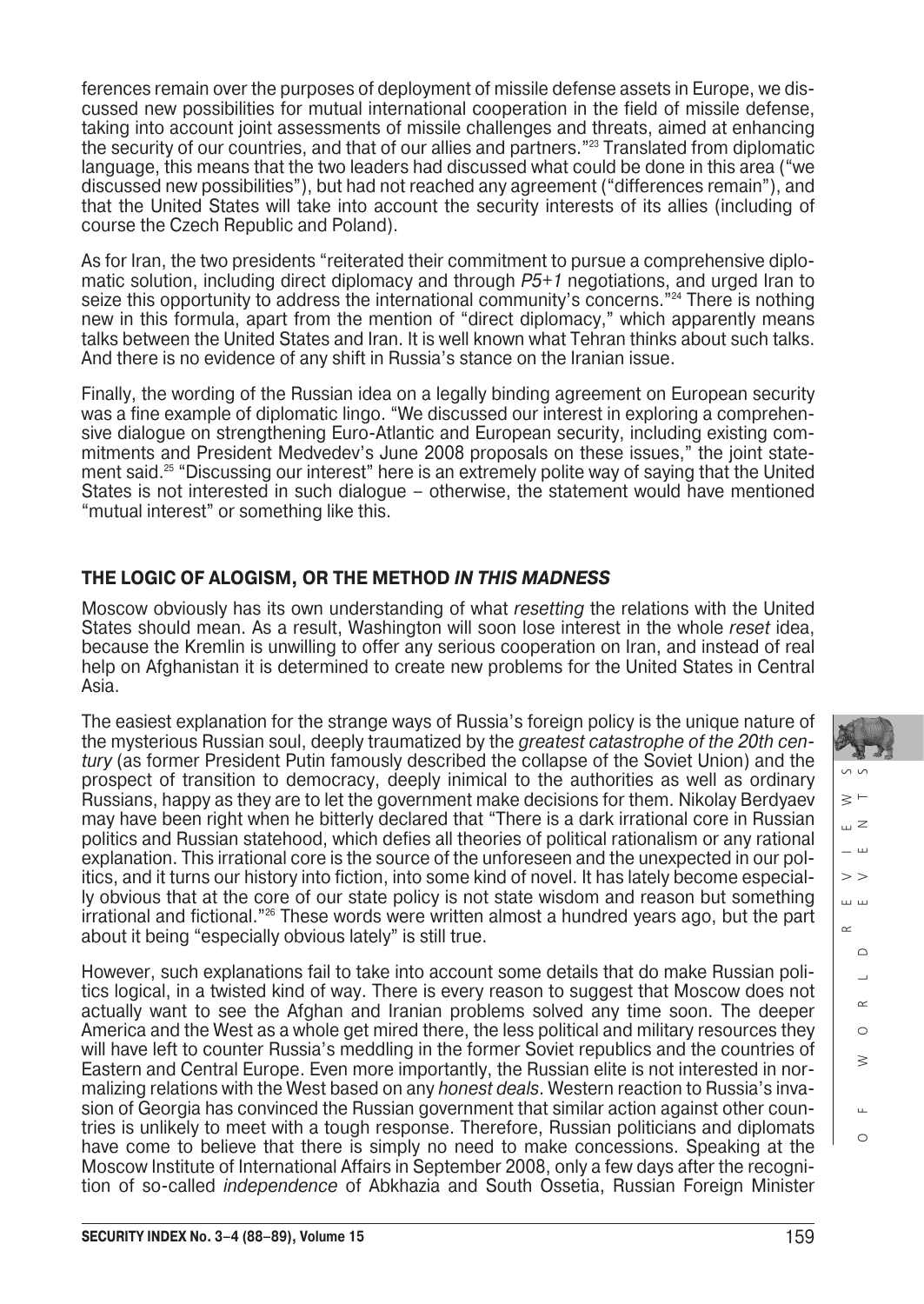Sergey Lavrov cited an extremely dubious statement by A.M. Gorchakov that Western policy "has given Russia full freedom of action," and the equally dubious remark by F.I. Tyutchev that "it's Russia's sworn enemies who have done the most for its greatness." $27$  The meaning of these excursions into history is obvious: Western reaction to the invasion of Georgia has given Russia "freedom of action" and helped it on its way to "greatness".

In addition, there are many people and many forces in Moscow who want a degree of "controlled confrontation" to exist between Russia and the West, a *mini-version of the Cold War*. That would allow tougher action to be taken against the opposition. Given the worsening crisis, even a weak and incoherent opposition could pose a threat to the regime if the living standards fall below a certain *red line*. Tension in Europe would also give the Russian military a pretext to deploy several dozen *Iskander* missiles at the western borders. The purpose of such a move would not be to neutralize America's missile defense in Europe. Russian military commanders realize perfectly well that neither the radar in the Czech Republic, nor the handful of intercep tor missiles in Poland could pose any real threat to Russia. But Russia's conventional forces are deteriorating and could not stand up to NATO in any hypothetical conflict, whereas using strategic arms could lead to a thermonuclear catastrophe, which Russia would naturally prefer to avoid. Therefore, the thinking goes, the only available option for strengthening Russia's military might and putting pressure on Europe is to deploy the *Iskanders*, including nuclear-armed versions, to menace the Eastern and Central European nations, as well as the countries of Northern Europe and the Baltic states.

But the conclusion that Europe has already gotten over Russia's invasion of Georgia is at the very least premature. Only a few relatively minor figures in Europe still doubt that Moscow has crossed the *red line* and insist on continuing the policy of engagement with Russia. As Bismarck used to say, "stupidity is a gift from God, but never overuse it." The absence of a tough and tangible reaction so far probably means that the European capitals are still working on formulating a united policy towards Russia. It is also quite possible that European leaders are following Napoleon's advice: "Never interrupt your enemy when he is making a mistake."

Nevertheless, the European political elite has already drawn certain conclusions. In March 2009, Ukraine and the European Union signed a declaration on modernizing the Ukrainian gas transit system, under which Kyiv will be given a \$2.5-billion loan. The money will be spent on modernizing some of the pipelines, upgrading the gas pumping stations and two gas storage facilities, and building several gas metering stations. But the key part of the declaration is that the European energy companies are intending to start taking delivery of the Russian gas on Ukraine's eastern border with Russia, not on the western Ukrainian border, as they do now. In other words, *Gazprom* and the Russian government will no longer be able to link their gas con flicts with Ukraine to the transit of Europe-destined gas via Ukrainian territory. That's the part of the declaration that has caused a near-hysterical reaction of the Russian leadership, which believes that Russia is losing a powerful instrument of influence on Ukrainian and European politics.

There are also other signals suggesting that the European countries are changing their policy on Russia – without making a lot of noise about it. On March 20, 2009, the European Union approved the *Eastern Partnership* program, which aims to strengthen its ties with Ukraine, Belarus, Georgia, Moldova, Azerbaijan and Armenia. The program includes the creation of a free trade zone with the six former Soviet republics. That will strengthen the geopolitical poten tial of those republics and help them in their very difficult relations with Russia.

## **A HOPELESS RUSSIA?**

Only a year ago a lot of people were discussing Russia's seemingly unstoppable transforma tion into a powerful Eurasian empire menacing Europe and Central Asia. But these days, with the economic crisis in full swing, the more topical question is whether Russia will share the fate of the former Soviet Union. There are a lot of indicators pointing in that direction. Much has been said about the fact that Russia has been affected by the economic crisis much worse that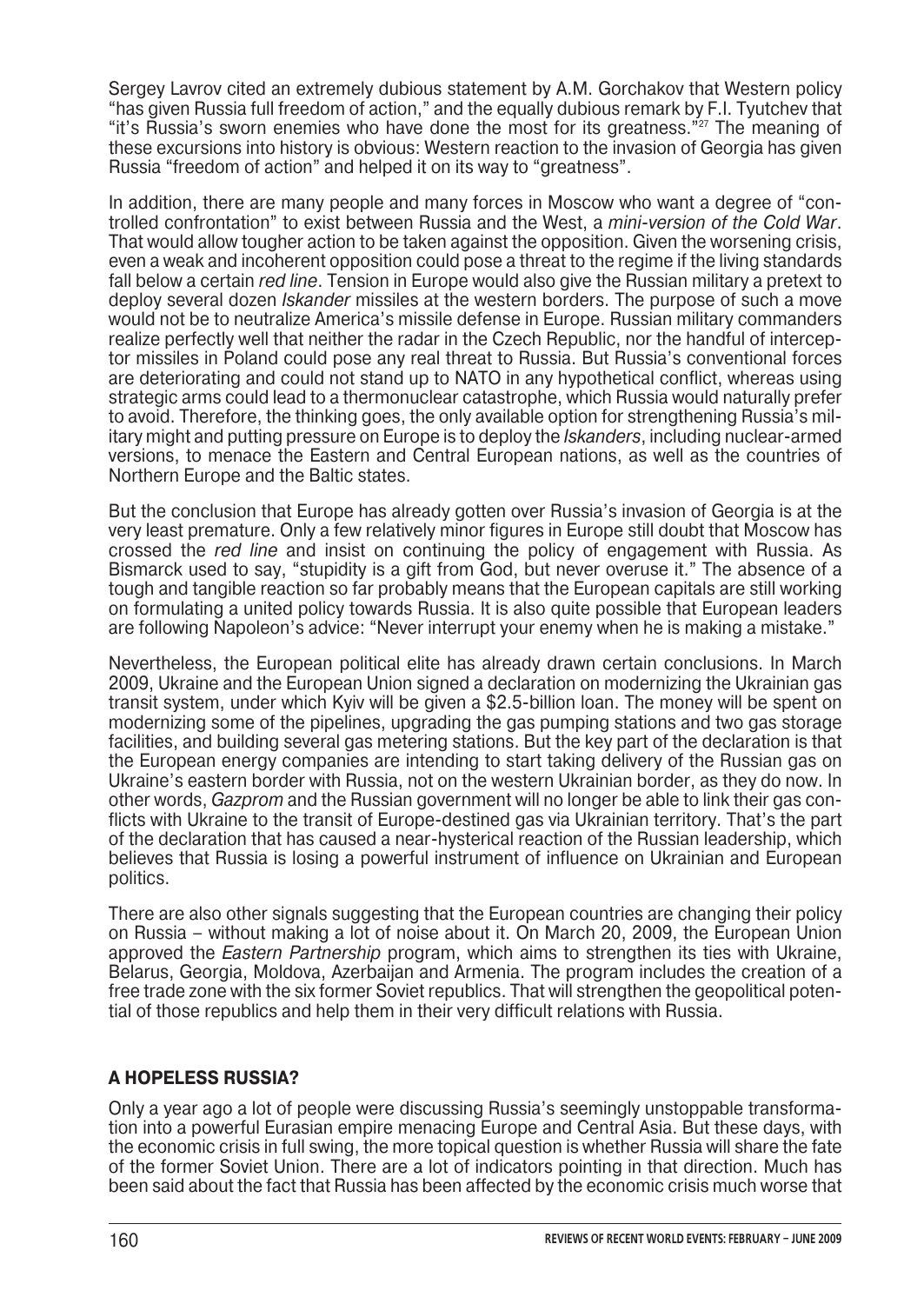the developed countries or China. The reason for that is the severe dependence of the Russian economy on oil and gas exports, huge debts racked up by Russian companies, and belated and incompetent government action. But that is only a part of the problem. Another, and possibly an even more significant one, is the degradation of the institutional structure of the Russian economy and society in recent years.

Instead of the weak but functional structures that guaranteed ownership rights and the resolu tion of business disputes based on the rule of law, the government has created a deeply cor rupt *vertical of power* that controls the economy. A.N. Illarionov was quite right when he said this:

"The business climate … is extremely poor. The main challenge the Russian businesses have been facing in recent years is protecting themselves from various risks such as extortion by corrupt tax officials, attempts by the raiders to take over the business using corrupt judges and loopholes in the law, or endless inspections by various government agencies looking for a payoff. While credit was cheap, there was enough money to cover those risks as well as the running costs and the social care for the employees. But as soon as the credit contraction kicked in, this rickety system collapsed. There's no court to go to for recourse if your supplier is holding up the deliveries; there's no competing bank to go to if your own is demanding an [early] repayment of the loan; corrupt offi cials are extorting huge kickbacks to allow you to stay in business, but there's no law-enforcement agencies to help you fend them off."28

In other words, the authorities are unable to steer the economy out of the crisis. That raises a number of political questions. The idea being advocated in the democratic circles is that President Medvedev should sack the bankrupt cabinet, which is responsible for the failed economic policies of the past and unable to take effective anti-crisis measures. According to some of the leaders and ideologists of the Russian democratic opposition, that move should be followed by political steps such as fresh elections or even the creation of a new legislative assembly to resolve the issue of government and produce an effective economic policy. In addition to these ideas, a number of media outlets and political figures that had previously avoided any association with the democratic opposition have lately taken to criticizing the authorities. That could be an indication of growing discontent among the political and busi ness elite, especially those that have come under pressure in recent years from the so-called *siloviki*, the faction in the Russian government made up of people with law-enforcement back ground.

Formally, the president has the right to sack the cabinet. It cannot be ruled out that if the economic situation continues to deteriorate, jeopardizing the political stability in the coun try, the president will have to do just that, taking personal responsibility for steering Russia out of the economic crisis. But that clearly would not be in his interests. And there is no rational reason for the president to call fresh elections or convene a new legislative assem bly. All other considerations aside, this could end for him with the loss of any real power or even his job itself.

Another side of the problem is that the sacking of the cabinet would most likely lead to a seri ous loss of power by the *siloviki*. It cannot be ruled out that some of the senior representatives of this faction could be prosecuted if their implication in various corrupt dealings comes to light. Even more importantly, the cabinet's sacking would lead to a serious redistribution of economic and political decisionmaking power between the various government departments and agencies. The top brass, secret services and law-enforcement chiefs would stand to lose the most. That can – and probably will – forestall any attempt to oust the prime minister, because such a move could trigger tough and decisive action by the *siloviki* that goes beyond the boundaries of the acceptable.

Therefore the most likely scenario in Moscow is political deadlock. The cabinet is unlikely to come up with an effective anti-crisis program, whereas the president is unlikely to risk ousting the prime minister. And unless the economy starts to go on the mend, thanks for example to a rather unlikely increase in world energy prices, tension will keep growing both at the seat of the Russian government and in the provinces, fuelled by the continuing struggle over the division of the shrinking financial pie. The ongoing economic crisis is in fact undermining the very foun-

REVIEWS un un OF WORLD EVENTS $\geq$  +  $\mathbb{Z}$  $-14$  $\geq$ **DOM:**  $\alpha$  $\bigcirc$  $\alpha$  $\circ$  $\geq$  $\mathbf{H}$  $\cap$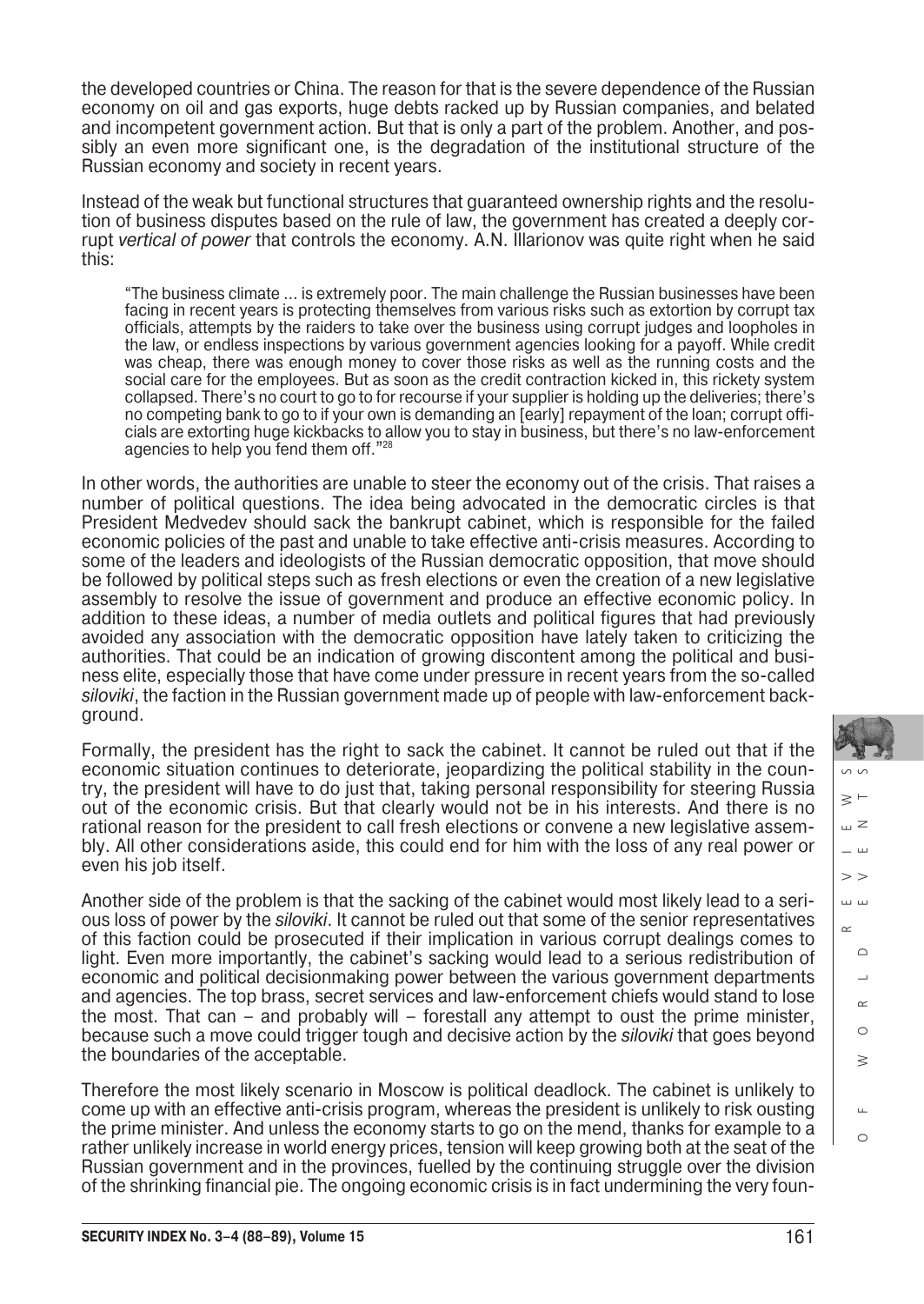dation of the regime that was built in recent years in Russia. That regime depends on keeping the sundry groupings of the Russian elite loyal by redistributing the flows of financial resources between the various clans that have formed through the merger of economic, bureaucratic, political and law-enforcement factions.

All of this will most likely result in growing separatist sentiment in the Russian provinces. The creation of the *vertical of power* has not eliminated the basis of regional separatism. Power in the provinces belongs to various clans and factions that were formed back in the Soviet times and now control the key economic resources and bureaucratic institutions. These regional clans tend to stick together and try to keep the central government out of their internal conflicts. The Kremlin-appointed governors either hail from these regional clans themselves, or keep the clans' interests high on their list of priorities. If they fail to do that, they soon end up isolated from real life on their patch by their own apparatus.

Since back in the Soviet days, the interaction of the regional and central authorities has been based on a simple formula: the provinces remain loyal to the center in return for financial resources from the federal budget and non-interference in their local provincial affairs. If the central government finds itself unable to satisfy the financial requirements of the regional elites, or, worse, to form a clear and coherent policy that the regional authorities can under stand, the growth of separatist sentiment in the regions becomes inevitable. It will be especially obvious in the border regions, which still have a chance of compensating for the reduction in financial support from the center by using external sources, as well as in the powerful regions that can survive without any support from the center – primarily the oil and gas producing northern and Siberian regions.

Growing separatism can of course trigger tough action by the central government, especially the *siloviki*, aimed at severely curtailing the powers of the regional authorities and ousting the key regional leaders. But that would only fuel separatism even further and eventually lead to Russia's disintegration because secession from the federation could well become the only way for the regional elites not only to preserve their status but to survive in the physical sense of the word.

#### **REMEMBERING HERMAN KAHN**

Only a few still remember the books written in the 1960s-1970s by Herman Kahn, an extraor dinary and controversial American scientist and writer. His studies focused on the question of whether and how a nuclear war could be won. The general academic community, which lacked Kahn's intellectual mettle, turned a blind eye to such questions, preferring instead to argue that a nuclear war was totally unthinkable. Maybe that is why the title of one of Kahn's books was *Thinking about the Unthinkable*. The book proceeded from the notion that every possible future turn of events should be studied, including those that at present appear impossible and unthinkable. Kahn wrote that history often "has turned out to be more imaginative and perverse than even the most fertile minds would have thought possible. The detailed "outbreak sce nario" of World War I would probably be rejected as the plot for a third-rate comedy of errors as simply too outrageous. But the bizarre series of events did occur and brought with it enor mous sufferings."29

Ignoring the scenarios that now appear *unthinkable* – such as the United States leaving Afghanistan without first defeating the *Taliban*, a new Cold War breaking out, Russia's disinte gration, a war against Iran or a sudden and unexpected change of regime in that country lead ing to a new U.S.-Iranian alliance – does not just make the scientific analysis of the world pol itics poorer. It could also lead to some very unpleasant consequences for those political lead ers who cannot escape the narrow confines of what is seemingly obvious.

#### *Yury Fedorov*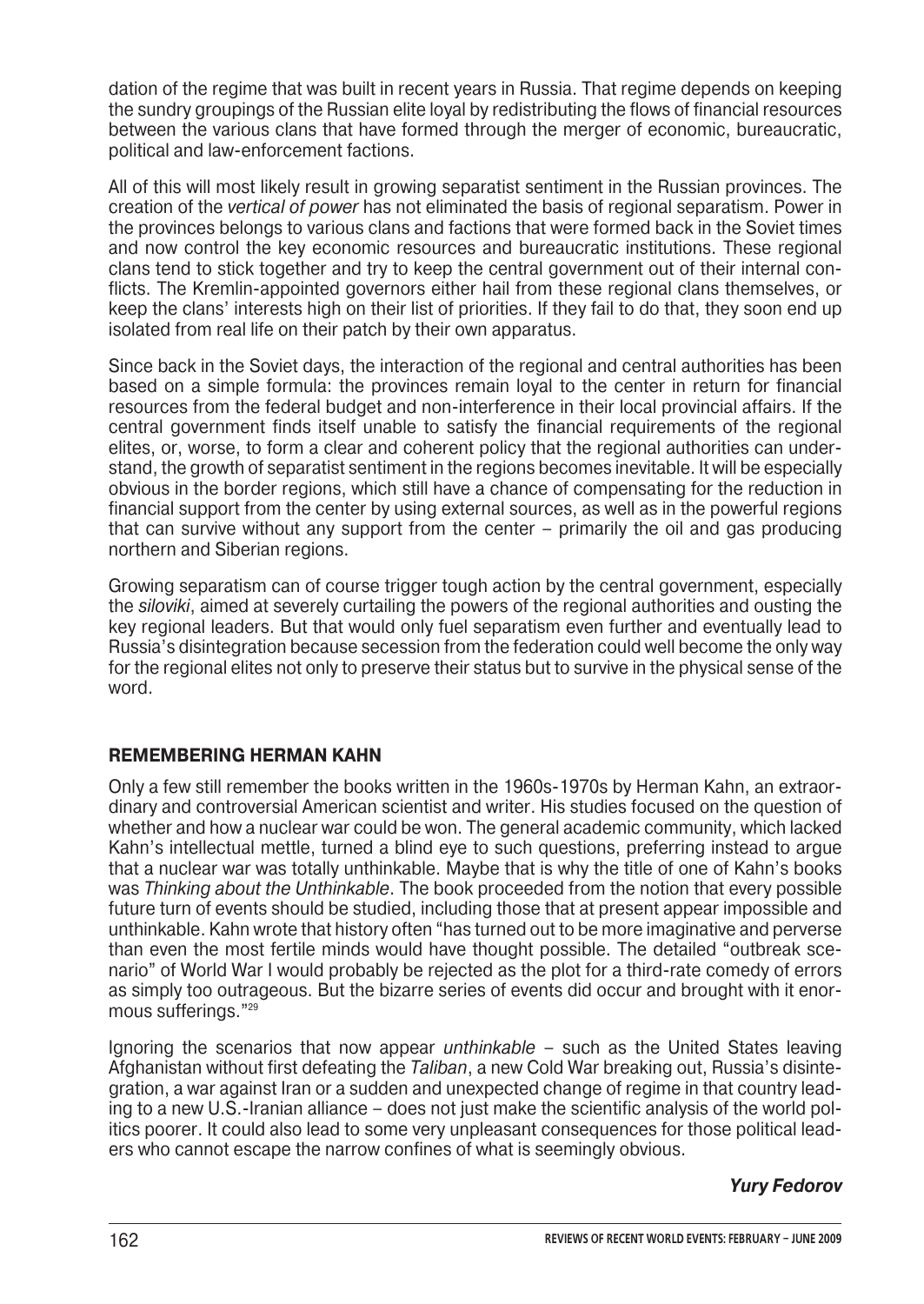#### **Notes**

<sup>1</sup> Yury Fedorov, "A View by a Russian *Liberal*: "It Almost Starts… World Politics Enters a New Period," *Security Index*, Issue 2, Spring 2009, p. 110–121.

<sup>2</sup> Politics Enters a New Period**,**" *Security Index*, Issue 2, Spring 2009, p. 110–121.

<sup>3</sup> Address by NATO Secretary General Jaap de Hoop Scheffer at the Fondation pour la Recherche stratégique, Paris, March 11, 2009, http://www.nato.int/docu/speech/2009/s090311a-e.html (last visited on April 13, 2009).

<sup>4</sup> Joseph R. Biden, Vice President, Speech at the 45th Munich Security Conference, February 7, 2009, http://www.securityconference.de/konferenzen/rede.php? menu\_2009=&sprache=en&id=238& (last visited on April 13, 2009).

<sup>5</sup> Ibid.

<sup>6</sup> Nazilla Fathi, Alan Cowell, "Iran leader says U.S. must now apologize," *The International Herald Tribune*, January 29, 2009, p.6.

<sup>7</sup> "Iranian Official Downplays Obama's Overture to Iran," Payvand Iran News, March 26, 2009, http://www.payvand.com/news/09/mar/1309.html (last visited on April 13, 2009).

<sup>8</sup> "Kayhan Editor: The Islamic Revolution Is More Alive Than Ever; The Export of Its Ideas Is at Its Peak," The Middle East Media Research Institute (MEMRI), March 13, 2009, http://www.memri.org/bin/arti cles.cgi? Page=archives&Area=sd&ID=SP227909 (last visited on April 13, 2009).

<sup>9</sup> Vladimir Yevseyev, Vladimir Sazhin, "Nuclear missile shield of the two *pariahs,*" *Nezavisimoye Voennoye Obozreniye*, February 13, 2009, http://nvo.ng.ru/armament/2009–02–13/1\_shield.html (last visited on April 13, 2009).

<sup>10</sup> "Recent Iran Friday Sermons Ayatollah Khatami: When Mahdi Comes, Islamic Revival Will Sweep Over Entire World," MEMRI, Special Dispatch Series, No. 2032, August 22, 2008.

<sup>11</sup> Jim Hoagland, "Behind the Afghan Strategy," *The Washington Post*, March 22, 2009, p. A19.

<sup>12</sup> Jackson Diehl, "Critical Mass in Afghanistan," *The Washington Post*, March 23, 2009, p. A15.

<sup>13</sup> Andrey Illarionov's address to the U.S. Congress Committee for Foreign Affairs, February 25, 2009, http://aillarionov.livejournal.com/75000.html#cutid1 (last visited on April 13, 2009).

<sup>14</sup> "William Burns: U.S.-Russian relations need reloading," Interfax, http://www.interfax.com/ 17/471696/interview.aspx (last visited on April 13, 2009).

<sup>15</sup> Dmitry Medvedev, Interview with the *BBC*, March 29, 2009, http://www.president.kremlin.ru/ appears/2009/03/29/1228\_type63379\_214444.shtml (last visited on April 13, 2009).

<sup>16</sup> Russian Deputy Foreign Minister Sergey Ryabkov's news conference on Russian-American relations, ITAR-TASS, March 20, 2009, http://www.mid.ru/brp\_4.nsf/0/5E2EDDC97762FA06C325757F0047EB12 (last visited on April 13, 2009).

<sup>17</sup> "Russia and Iran sign contract to supply S-300 missiles, no deliveries made as yet," RIA-Novosti, March 18, 2009, http://rian.ru/defense\_safety/20090318/165234139.html (last visited on April 13, 2009).

<sup>18</sup> I.A. Karimov, D.A. Medvedev, Joint news conference following Russian–Uzbek talks in Tashkent,<br>January 23. 2009. http://www.kremlin.ru/appears/2009/01/23/1604 type63377type63380 January 23, 2009, http://www.kremlin.ru/appears/2009/01/23/1604\_type63377type63380\_ 211999.shtml (last visited on April 13, 2009).

<sup>19</sup> Alexey Malashenko, "Poor neighbors not the best of neighbors," *Nezavisimaya Gazeta*, March 23, 2009, http://www.ng.ru/courier/2009–03–23/11\_neighbours.html (last visited on April 13, 2009).

<sup>20</sup> Yury Fedorov, "A View by a Russian *Liberal*…"

REVIEWS  $\overline{a}$ OF WORLD EVENTS $\geq$   $\vdash$  $\mathbb{Z}$  $=$   $\mu$  $\geq$ **DOM:**  $\alpha$  $\bigcirc$  $\overline{\phantom{a}}$  $\alpha$  $\circ$  $\geq$  $\mathbf{u}$  $\sim$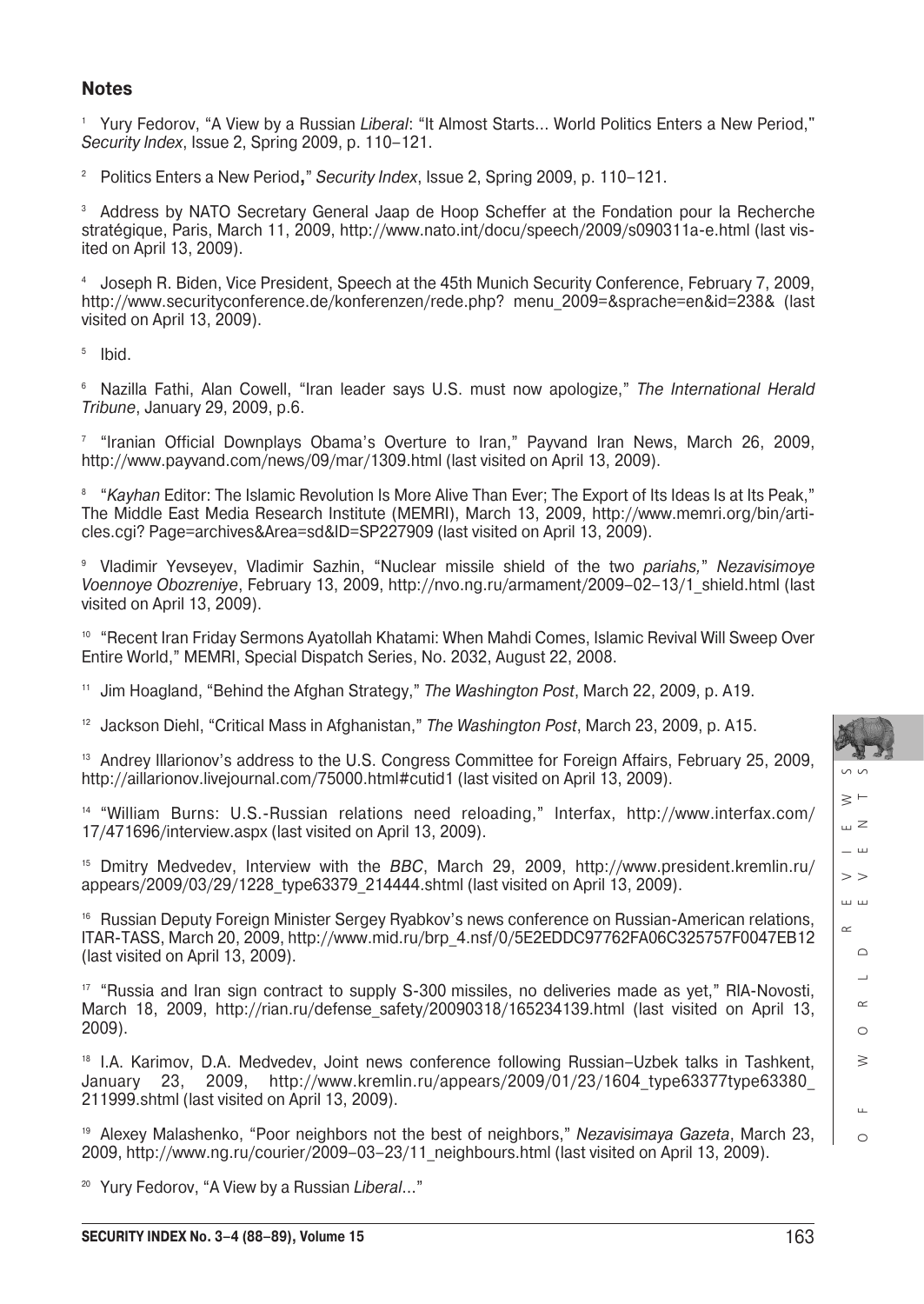<sup>21</sup> Dmitry Medvedev, Statements for the press following meeting with US President Barack Obama, April 1, 2009, http://www.president.kremlin.ru/appears/2009/04/01/1809\_type63377\_214592.shtml (last visited on April 13, 2009).

<sup>22</sup> French: "*faire bonne mine à mauvais jeu*", *i.e.* make the best of a bad job.

<sup>23</sup> Joint statement by Russian President Dmitry Medvedev and U.S. President Barack Obama on further strategic arms reduction talks, April 1, 2009, London, http://www.president.kremlin.ru/text/docs/ 2009/04/214589.shtml (last visited on April 13, 2009).

 $24$  Ibid.

 $25$  Ibid.

 $26$  Ibid.

<sup>27</sup> Nikolay Berdyaev, *The Fate of Russia* (Moscow: MGU publishing house, 1990), p 50.

<sup>28</sup> Sergey Lavrov, "World Searching for New Balance," *Nezavisimaya Gazeta*, September 15, 2008, http://www.ng.ru/courier/2008–09–15/13\_balance.html (last visited on April 13, 2009).

<sup>29</sup> Andrey Illarionov, "World Enters New Stage of Crisis," *New Times*, http://aillarionov.livejournal.com/ 73631.html (last visited on April 13, 2009).

<sup>30</sup> Herman Kahn, *Thinking about the Unthinkable in the 1980s* (New York: *Simon and Shuster*, 1984), p. 19.



#### **WAITING FOR HOPE**

People everywhere and forever live in hope. It is hope that leads them to do things that lie beyond the mundane, beyond basic survival. In other words, hope is the factor that ensures development: of a human being, a country, the whole world. The moment hope goes, real development usually stops. Irrespective of whether one likes it or not, in the early 20th centu ry it was the Bolshevik Revolution that gave the world hope. Hope that it is possible to live dif ferently. Not like in Victorian England with its colonial frenzy; not like in Russia *that we have lost*, where not only the majority of the population were illiterate but their children also did not have a chance of ever becoming literate; not like in Germany that was run by the senseless junker hood which had turned the country into a barracks worse than that created by Arakcheyevshchina.

True, the hope turned out to be false and the individuals who stood at the helm of the October 1917 events in Petrograd were far from ideal. But there was hope, hope that there exists another way of social existence, another way of life; not a better or a worse one but just a dif ferent one. That hope justified many things: filth, sweat, blood, humiliation at the hands of one's superiors, which, incidentally, are common in today's Russia too, and even the civil war.

One can argue as to when that hope ended: when the *demon of the revolution*, Leon Trotsky, was expelled from Russia; or when the old *Leninist* guard were destroyed in the 1937 purge; or when Soviet tanks entered Prague in 1968; or when Mikhail Gorbachev was diffidently leaving his office under the accompaniment of jeering from Yeltsin's tipsy gang; or when a mediocre official from the U.S. State Department, Francis Fukuyama, proclaimed the *end of history*. It does not matter. What matters is that that hope died. But a new one was born: the hope that capitalism, which Russia ushered in with so much enthusiasm, will make us happier, richer, brighter. The hope that not only we shall have a life like *they* have but that we shall become *them*. And that hope, too, justified everything: poverty, starving pensioners; criminal wars with bodies found in the woods in spring once snow has receded; oligarchs with their lux urious lifestyles and surprisingly unintelligent faces; the war in Chechnya; *Russia's rise from its knees*, which has strangely not affected everybody but has concentrated on (socialite) Ksenia Sobchak, who has come to symbolize Russia's modern statehood.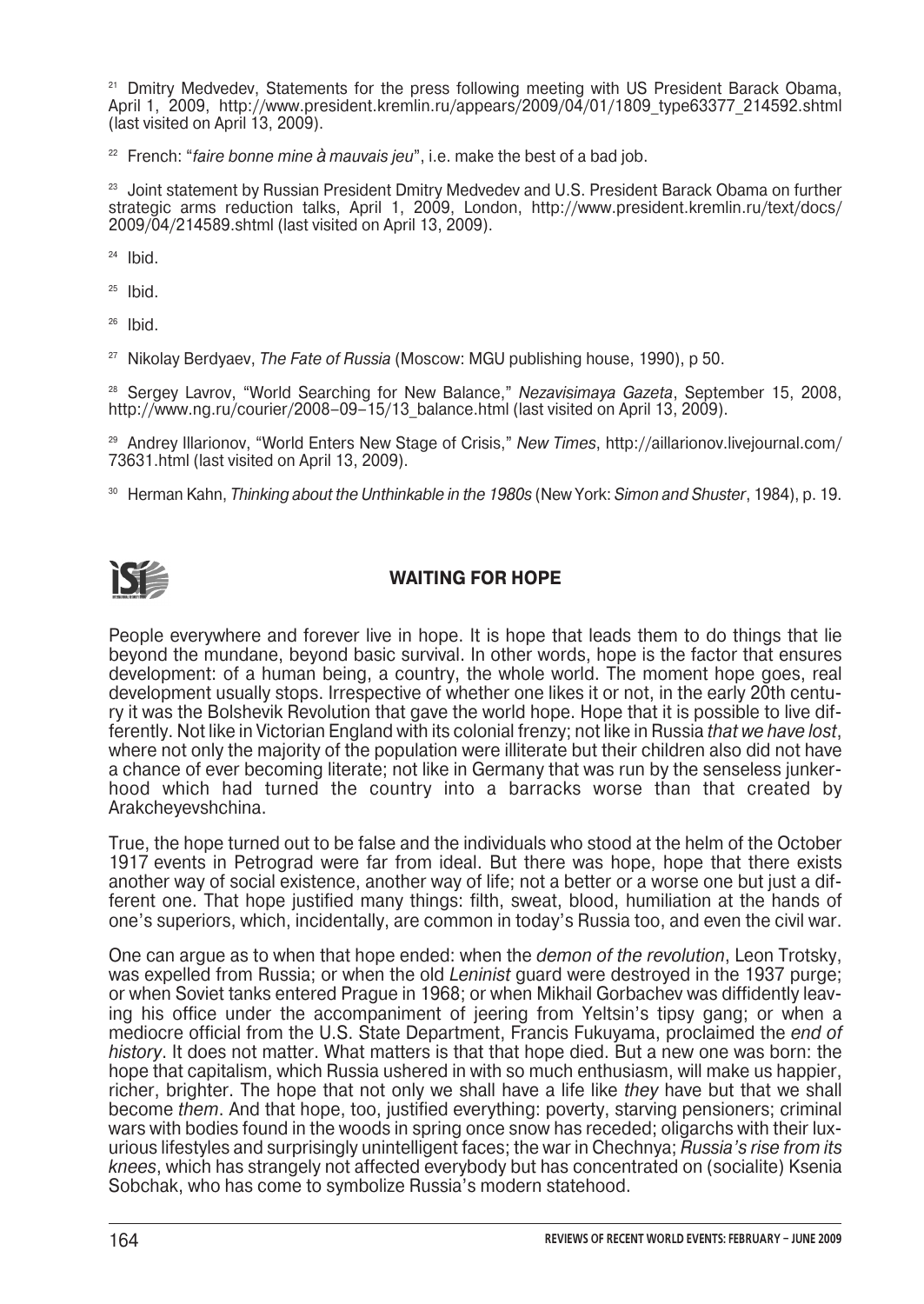The above was true not just for Russia: the whole world was in a state of new hope summed up by a *Pet Shop Boys* song "Go West". Both, Europeans and Americans, were hoping that the new world would become a safer, more comfortable and prosperous place for all of them. The Europeans were making the most of the expansion of the *European family*, while the Americans were enjoying their *solitude at the peak of power*. It should be said that they were fully entitled to that: no matter how we may feel about them but it was the U.S.A that in the late 1980s gave the world the hope that it is possible to live in a world of absolute harmony and con sumer prosperity, a hope that had been driving the world until recently.

Now that hope is dead too, although it had lasted far less than its predecessor, draped in the red calico of revolution flags, a mere 20 years. It died because it had turned out that capital ism, as an economic system, had not become much cleverer over the past 100 years; that the capitalist world is in a complete economic and social dead-end; that the celebrated European *social state* is no more than a propaganda myth; that although Soviet propaganda officials clearly lied to us about socialism, what they were saying about capitalism was true. In other words, humankind has found itself in a strategic dead-end, which the current crisis has merci lessly revealed by exposing first the senseless nature of modern economy, then the inadequa cy and inefficiency of social systems and now by gradually approaching political institutions, too.

In other words, the symbolic and at the same time the tragic nature of today's world is that hav ing got rid of alternatives (unless you count a bunch of *antiglobalist* clowns a real alternative), the world has lost hope. Therefore there is no point in development. This is not the end of history, this is the end of development. The end of history will come a bit later. However, this is not the end of international relations either and it would be very interesting to see how the key players will be trying to achieve their goals in the face of strategic pointlessness.

## **ON OIL, RESOURCES, AND MILITARY MIGHT**

It has been a long time since the world has seen such energetic and tough maneuvering, and at times open confrontation between different forces, in the fight for control over the trans portation of hydrocarbon resources. Moreover, never, at least not in the last 100 years, has such maneuvering taken place at a time of economic crises, when it would seem that demand for energy raw materials should fall. Suffice it to say that the number of alternatives to the *Nabucco* pipeline project, which is itself an *alternative,* has exceeded all imaginable limits. There is clearly not enough oil and gas in the world to fill all the declared pipeline projects with.

This is unlikely to be driven just by expectations of a new rise in oil and gas prices. It is extreme ly unlikely that in the foreseeable future oil and gas prices could reach the ethereal and, let's be frank, much removed from the economic reality figures that had economists mesmerized. The thing is that all the strategic calculations of leading world politicians (what makes a lead ing world politician different from a politico is that they are engaged in politics, not business disguised as politics, and calculate their steps for at least 15 years ahead) have in recent years been based on the expectation that postindustrial society will be able to make a breakthrough in development, that a new technological cycle will emerge, accompanied by a new technolo gy platform in energy generation that will be free from, or at least less dependent on, hydro carbons. Indeed, from the political point of view, for industrial nations (the United States, EU countries, Japan, and even some new industrial economies) hydrocarbons are rather incon venient. Not only because of the long-standing, albeit ambiguous, practice of using oil and gas as a weapon, but also because of a whole range of immanent problems related to the global turnover of hydrocarbons (production becoming more expensive and complex, the never-end ing problems of transportation, a high level of political risks and other commonly known things). It is of course unlikely that world politicians were considering the global future, in which oil is declared a totally useless substance, still they must have been thinking along similar lines.

That is why the United States, and Europe too, with persistence that could have been put to better use, were destabilizing the Middle East (we all understand that the concept of the *wider*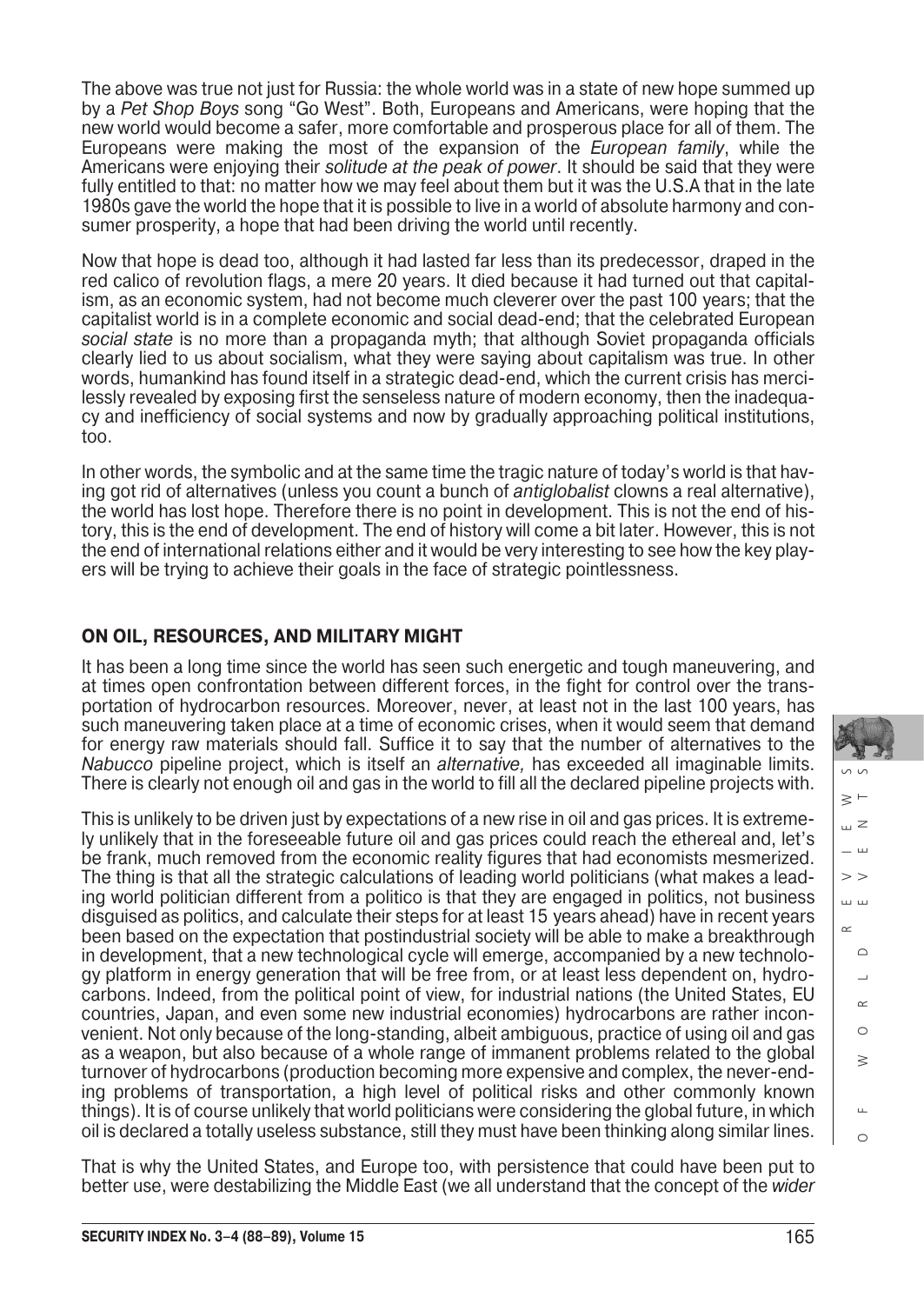*Middle East* is a concept of a permanent war in the region for some 15 years at least), were quarrelling with Russia, were laughing at Moscow's attempts to stake its claim for control over the Arctic zone, although one has to admit that at times Russian politicians did indeed looked liked clowns.

However, suddenly it turned out that there is no sign of a new technological platform in the energy sector, that a new technological cycle had not emerged (while all the *steam* had gone into the *hooter* of financial speculations which must have burnt all the money that was meant to be used to create that new technological cycle). Now the world's leading industrial nations are facing the need to once again deal with the issue of providing their economies with the banal and boring conventional hydrocarbons. It would seem that all this is totally unrelated to issues of international security. But it is not. In fact already now the situation appears to be most acute.

Firstly, the era of a struggle over resources, even if for the time being things do not go beyond transport corridors (it is obvious that it is always easier and cheaper to have one's hand on the valve rather than try and control oil wells in marshes and deserts), will be unfolding on territories where the legitimacy of the relevant states is dubious, to say the least, and where there are many political, and not only political, forces that may see an armed conflict as a benefit for themselves. That benefit, unfortunate as it is, may consist in that they expect to be paid for their readiness to end violence. Incidentally, this is not about Ukraine. This is primarily about the Mediterranean and what lies *to the east of the Suez*, in the old British imperial terms.

Secondly, one can spend a lot of time arguing about whether the era of a struggle over resources has already begun or what we are seeing now are just its first outlines but one thing is obvious: when we are talking about a struggle for resources, we are inevitably talking about control over territory, that is about the ability of a country or a coalition to ensure the friendly nature of territory which houses a transport corridor, in our case a pipeline. No matter what is being said at international forums, the most real and effective way of exercising control over territory is through military force, moreover not just any military force but specifically infantry that is capable of seizing, occupying and controlling a specific territory for as long as it is told to.

Lastly, the problem–strange as it may seem–consists in that the era of a struggle over resources is coming at a time when the United States is in a relative (or possibly an absolute) decline. This decline will inevitably affect the U.S. military potential, already considerably undermined by the wars in Iraq and Afghanistan, which in the long-term have been a failure. One can sneer and gloat over it, but the sad truth is that the main deterrent in the modern sys tem of international relations has disappeared, especially as regards those regional players that do not have access to nuclear weapons. The area on which Somali pirates are operating and which is expanding like an oil slick, is an indicator that many in the world now think that *anything goes*. A mere couple of years ago they would have been easily put in their place, for rea sons of prestige if nothing else, whereas now this reign of sea outlaws, reminiscent of buccaneers' golden age, is beginning to claim a global role for itself.

As for Russia's position in the context of the above, one is forced to arrive at a disheartening conclusion: while congratulating ourselves on our ability to accumulate petrodollars, we have–as has happened more than once in our history–missed the beginning of a new era and less than any other large geopolitical player are ready for its trials and tribulations. Which is a shame, for we did have time at our disposal, but we squandered it.

#### **RUSSIA AND THE UNITED STATES: RESET OR RESPITE**

The word *reset* has entered the vocabulary of international relations thanks to State Secretary Hillary Clinton. A *reset* is a wonderful thing, particularly since the heavy touch, at times bor dering on hysteria, of the Republican administration's policy has long since become tedious for many people. However, one should consider whether we and the Americans have the same understanding of the term *reset* and what exactly our U.S. partners mean when they are talk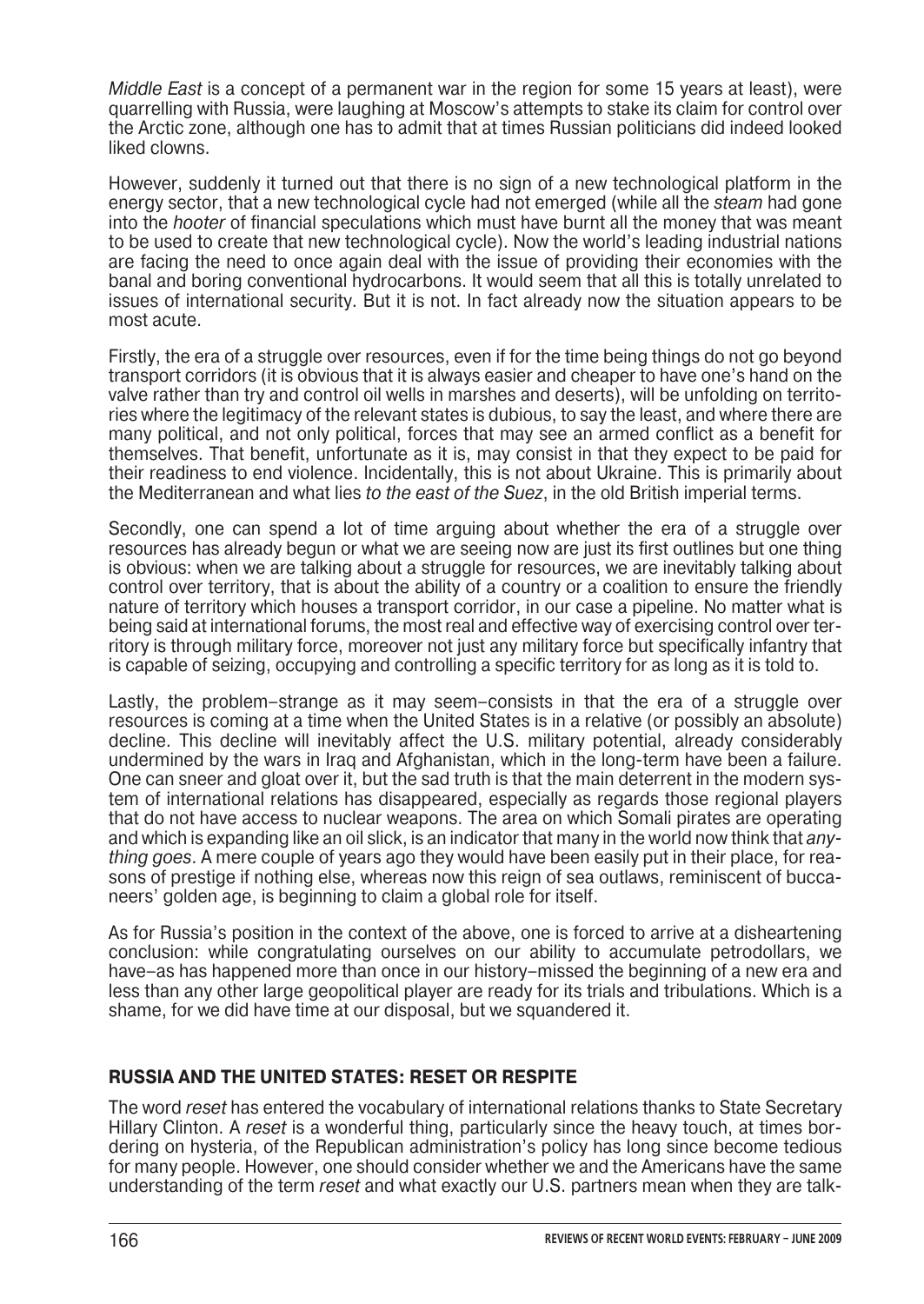ing of *a new strategy* towards Russia, and not only when they are talking at the official level but also when they are talking at a level close, and in fact affiliated, to the official one. Here there is good news and not so good news, but let's take one thing at a time.

Firstly, and this is good news, it is acknowledged that Russia is not a crumbling state with half a dozen *mothballed* aircraft, but a serious partner, which is capable–if it chooses to–of mak ing the United States' life very hard indeed, that is, plainly speaking, turning the United States into radioactive ashes. Incidentally, it is only with partners like these that the Unites States has any dealings because it recognizes only force (not necessarily military) and respects only those partners who have self-respect. Which justifies, despite all its downsides and seeming pointlessness, Russia's recent military *activism*. Yet it is clear that long-range bombers' flights to the New World are no longer enough for a future constructive dialogue with Washington. To further encourage a constructive approach from Washington, more serious and tougher steps are needed.

Secondly, which is not bad news either, it has been recognized–albeit reluctantly–that Russia has a certain influence on the world economy and finance. Of course we are still relegated to a stool at those *gatherings* where issues of economic development are discussed. Yet in the back of Western politicians' and strategists' minds an understanding is beginning to form that Russia is no longer the Soviet Union of the 1991 variety, whose main economic function was to consume humanitarian aid. In other words, Russia is beginning to be recognized for a serious geoeconomic player. And all that despite its complete lack of diversification in industry, trade, and transport corridors. So what would happen if we were at least to imitate movement in that direction?

Thirdly, which is also encouraging, it has turned out that the United States is ready to listen to Russia's concerns regarding post-Soviet countries and to postpone Georgia's and Ukraine's accession to NATO. Of course, this is far from readiness to recognize Russia's interests. This is so far just readiness to recognize Russia's right to having its own interests. Yet, one should be grateful for what one has.

All the above is directly related to issues of military security. For the more realistic the U.S. views of Russia and the world surrounding Russia are, the less likely unjustifiably clumsy decisions that the United States may take are. Yet, there are several quite simple questions that need to be answered before we can proceed to jubilation over a *new beginning*. Allow me to list the easiest of them:

- □ How will the United States prove to Russia its commitment to partnership? It is clear that the Unites States' reputation and trust in the United States (irrespective of which party runs the White House) in Russia are currently at their lowest point ever. After all the tricks and failed promises, Moscow does not and will never trust the Americans, especially if the United States does not go beyond verbal obligations. Perhaps it is worth signing (and then ratifying at a special ceremony) a legally binding document similar to the "Basic Principles of Relations between the United States of America and the Union of Soviet Socialist Republics" signed in Moscow on May 29, 1972?
- □ A key issue that is expected to demonstrate a *reset in relations* is currently believed to be the issue of strategic arms cuts. It is in our U.S. friends' interests to exchange their hypothetical missile defense system in Europe, creating which in a time of a global cri sis appears doubtful, for real Russian strategic missiles. In any event, the issue of strategic forces is objectively not the most difficult, to say the least, in bilateral relations. Perhaps a *reset* should begin with something more substantial? For example, with the Conventional Armed Forces in Europe (CFE) treaty, where the United States could exer cise its status of a NATO leader to its heart's content, while Russia–of course with U.S. support–could confirm its status of a leading element in the European balance of forces?
- □ What will the format of *renewed partnership* be like? Russian-U.S. relations over the past 20 years have seen many things but one thing is clear: emphasis on the two lead-

REVIEWS u u OF WORLD EVENTS $\geq$  +  $\mathbb{Z}$  $=$   $\mu$  $\geq$ шш.<br>Ш  $\approx$  $\bigcirc$ ÷.  $\alpha$  $\circ$  $\geq$  $\mathbf{H}$  $\cap$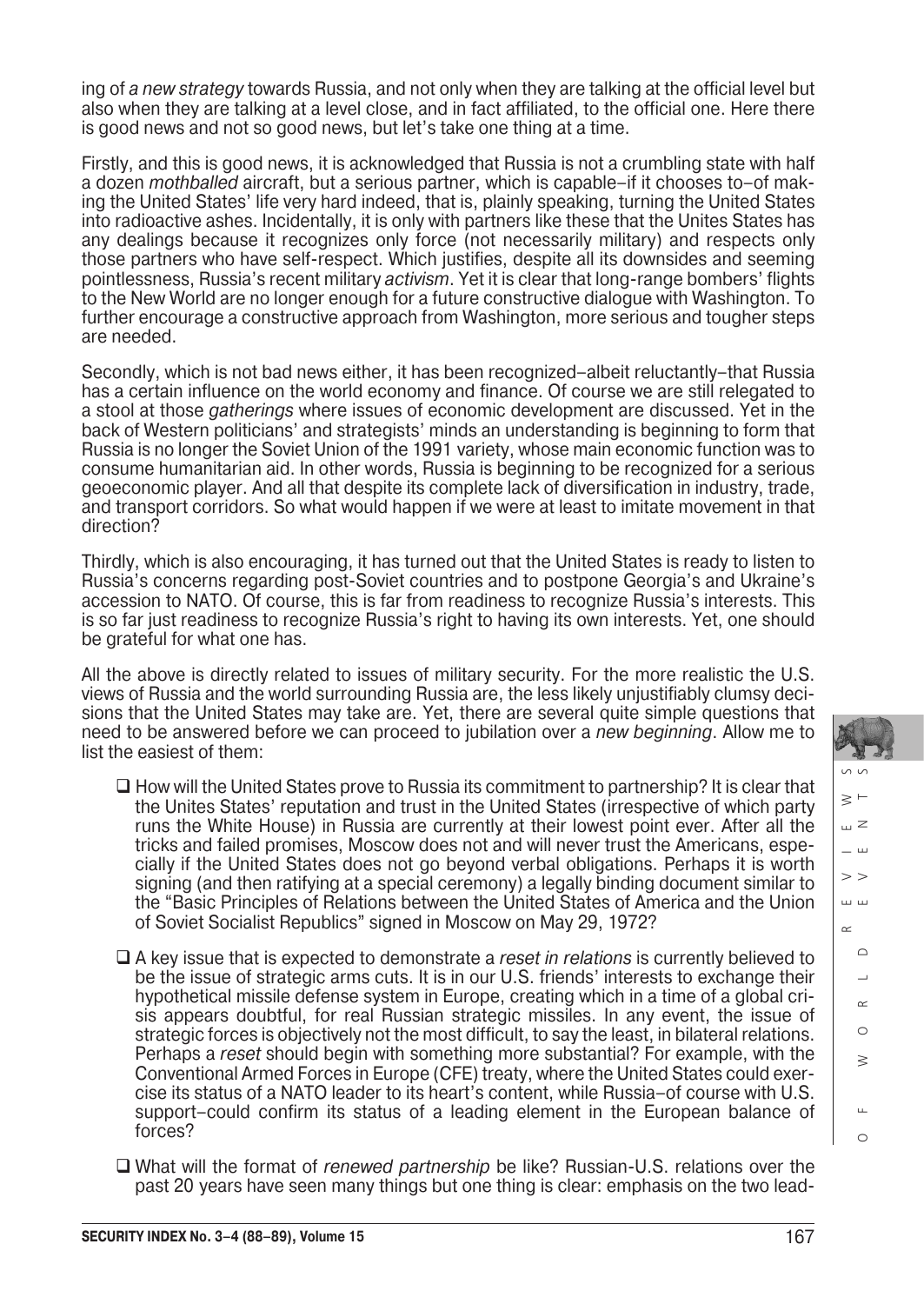ers' personal relationship in the current situation cannot and will not work. In the U.S. interpretation, the bulk of the functional weight should be carried by bodies like *the Gore-Chernomyrdin commission* or *councils of wise men*. However, one is led to think that these options derive not from the real requirements of foreign policy but from infighting inside the U.S. administration.

- Is the United States ready and capable of *bringing back to their senses* some of its allies that have in effect provoked a geopolitical clash with Russia? Of course, the report on the future of Russian-U.S. relations that the best minds of U.S. *Kremlinology* have submitted for the consideration of Barack Obama's administration contains a bitter statement of the fact that in future one should refrain from giving third countries, primarily former Soviet Union states, an opportunity to play on differences between Russia and the United States. A statement of fact is a good thing, however in practice things will be more complicated. That is why, to begin with, the United States should make its system of ally obligations in the post-Soviet space transparent. Perhaps Washington should publish all (all!) agreements and protocols that George Bush Jr's administration has signed with former-Soviet-Union countries? They are sure to contain much that will be of interest both to the U.S. public and the Congress.
- □ Finally, what is to be done with the long-standing problems in economic cooperation? This is not so much about the WTO, whose future–given the current crisis–is more than vague. We could start with the dreary issue of the *Jackson-Vanik* amendment, which was first adopted in order to make the U.S.S.R agree to the right of Jews to emigrate freely but is for some reason now being used to expand the export of U.S. poultry into Russia. Perhaps, to begin with, to prove its good intentions, the United States could abolish this already becoming ludicrous rudiment of *the Cold War* without tying this issue up to anything else?

So what remains after the new U.S. initiatives have been studied? Despite some encouraging wording, one ends up with a rather amusing picture, which however is very far removed from the interpretation we are being offered from across the ocean. The United States wants new relations with Russia in order to get *a peaceful respite* since the amount of domestic and foreign problems it is facing is such that they cannot be resolved soon. Moreover, a whole set of problems cannot be resolved without Russia's participation. The question is whether Russia–even given the consequences of the world financial crisis–should give the United States this *peaceful respite*? After all, the United States is trying to retain, freeze the current state of affairs, where it has a considerable qualitative and territorial advantage. The United States is trying to preserve a favorable state of affairs in the post-Soviet space, particularly to achieve orange revolutions in Georgia and especially Ukraine. Also, the United States has not yet given up its *right* to set up and finance radical opposition in Russia. At least we have not heard any penitential statements to that effect.

In effect, the only concession that the Washington is ready to make to Russia is to recog nize–on words–its status of a great power and a partner to *the only superpower*. So is this worth giving the United States an opportunity to sort itself out? After all, we ourselves know that Russia is a great power and this no longer needs to be certified by Washington. Generally speaking, should we be giving our U.S. partners an opportunity to freeze the picture till a bet ter time? Ultimately, time is now clearly not on Washington's side and it is quite possible that the U.S. aspiration to improve relations with Russia may well have been caused by the fact that over the past three years Washington has lost all significant battles to Moscow. Perhaps we should better wait for another six months or a year, during which *Obamamania* and the hopes it has inspired will fade somewhat, while Russia will gain *a few extra points*? Perhaps one should wait for not *a reset* but a full-fledged *Brest peace* from the United States?

The word *perezagruzka (reset)* was used in the Russian title of one of the "Matrix" movies, the one that was followed by the final part in the trilogy, "The Matrix Revolutions". Could it be that the United States has Russia in mind for that movie?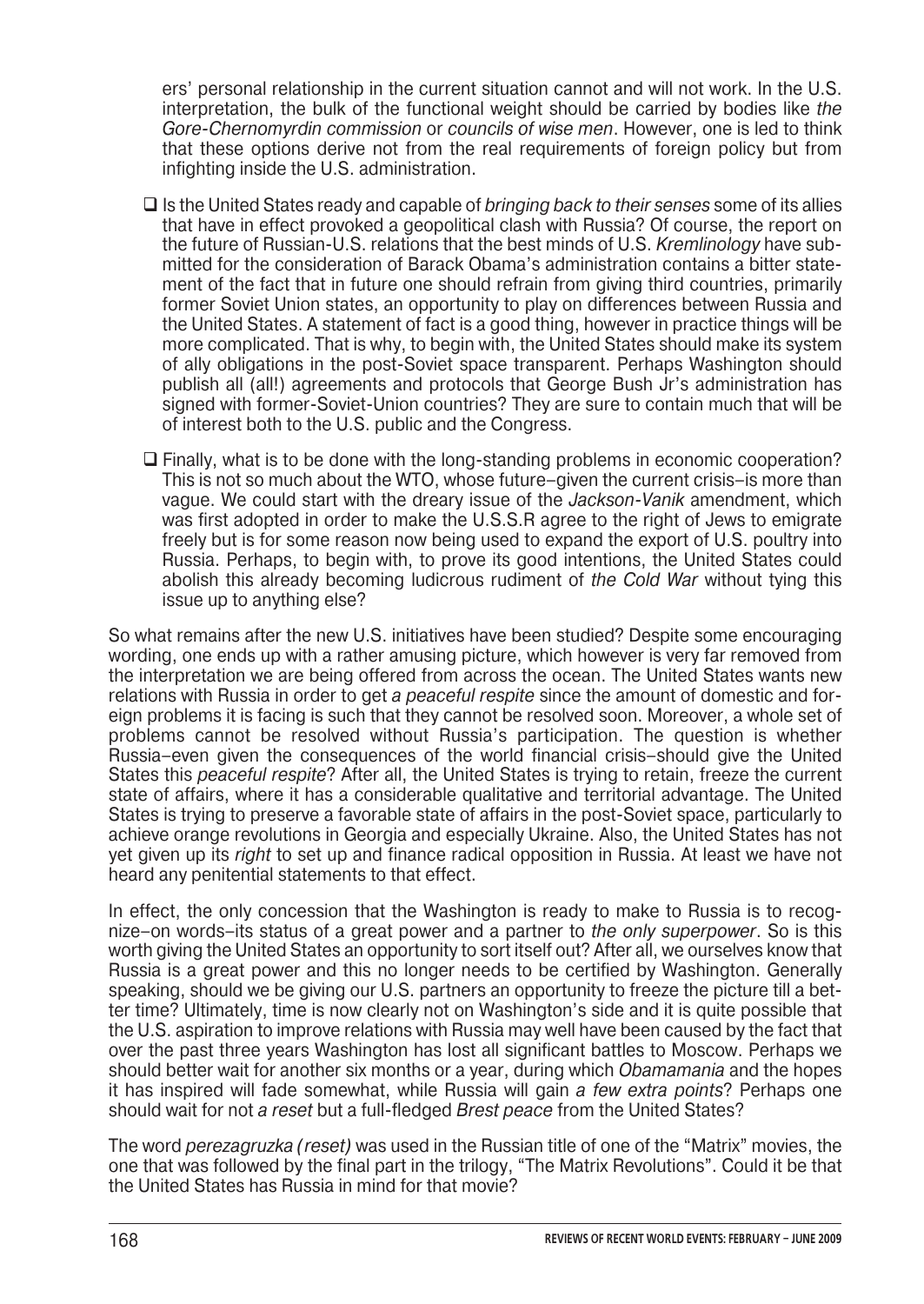## **MIDDLE EAST DEAD-END: NO RIGHT OF APPEAL**

One can spend a long time trying to prove that Israel had the right to carry out the offensive in the Gaza Strip, all the more so since it was protecting its civilian population from insolent *Hamas* rockets. One can accuse Israel of waging *a dirty war*, covering residential areas with phosphorus and taking women and old people hostage, but one should always remember that there can be no such a thing as *a clean* war in the Middle East. One can express regret at the fact that the world's leading powers, the UN, and the European Commission were unable to influence the course of the military operation. All these statements have a large share of truth in them. One can maintain–and that is absolutely true–that the war was started, among other things, in order to raise the approval rating of the *Kadima* party. Yet, this is not the main thing. The main thing is what result Israel, and we all, have received following Operation *Cast Lead* in the Gaza Strip.

*Yevgeny Satanovsky (Russia), President of the Institute of the Middle East– by e-mail from Moscow:* "The level of security in the world is slightly higher, thanks to the Obama declarations. However, the same factor would aggravate the security situation in the region in the coming months. The right-centrist government in Israel with its tough security program has mitigated the conflict potential between Israel and Iran-sponsored *Hamas* and *Hezbollah* movements. The confrontation between Iran and Israel may aggravate, also probable are new counterterrorist operation of Israel in Gaza, deterioration of situation in Afghanistan, Pakistan, Iraq, Somalia, Sudan, and even intensification of *Al Qaeda* activities in Maghreb, above all in Algeria."

The results are more than surprising: none of the *Hamas* leaders were destroyed and the organization itself is more alive than dead. Incidentally, the process of reconciliation that has begun between *Fatah* and *Hamas* is a clear confirmation of that. Despite complete support from the West, *Fatah*–instead of seeking to restore control over the Gaza Strip–suddenly decided to make peace with *Hamas* and even share its influence on the West Bank with it. The Gaza Strip was not only not cleared of gunmen but at the height of the operation its larger part remained under gunmen's control. But for the certainty that the Israelis were fighting in earnest, one could have suspected Tel Aviv of a conspiracy with *Hamas* to imitate a military conflict in order to improve Ehud Olmert's party's ratings. *Hamas's* rocket potential was weakened but its full recovery is only a matter of time. Israel's inter national image has been smashed to pieces, although for Tel Aviv this has never

been an issue. Which is a pity, for Israel has now found itself in a situation which is close to com plete geopolitical isolation, not tactical but strategic, which–given the world financial crisis and an objective reduction in the foreign policy capabilities of Tel Aviv's main patron, the United States–can be rather painful. And, most importantly, *Kadima* lost the election anyway.

All that happened when not only the United States had *greenlighted* the operation, but when Arab states (even, I shall venture a guess, Lebanon's *Hezbollah*) were up to a point quite tol erant of Israel's attempts to crack down on the pugnacious *Hamas*, which everybody had got tired of. All that happened after, according to the Israelis themselves, a year of preparations? And when Israel's military superiority was complete?

One could attribute it all to the ineptitude of the then Israeli leadership and personally Ehud Olmert, who decided to do this parting favor to his party. Olmert is no Ariel Sharon in every pos sible sense, but this is not it. The thing is that we should not be assessing Israel and Israeli soci ety of the end of the first decade of the 21st century through the standards of the mid 20th century. Israel has changed, just as its people have changed. It is still capable of defending itself, and very well too, but is it capable of winning with the same panache as it did 40 years ago? The sooner Tel Aviv starts to ponder this question, the better it will be for everybody, both in the Middle East and beyond. For the repeating cycle of violence in the Middle East, which coin cides with peaks of crises in Israeli domestic politics, produces fewer and fewer positive results for Israel and at the same time brings the probability of a large war in the region closer and

REVIEWS un un OF WORLD EVENTS  $\geq$  +  $\mathbb{Z}$  $=$   $\mu$  $\geq$ **DOM:**  $\simeq$  $\bigcirc$ ⊐  $\alpha$  $\circ$  $\geq$  $\mathbf{H}$  $\cap$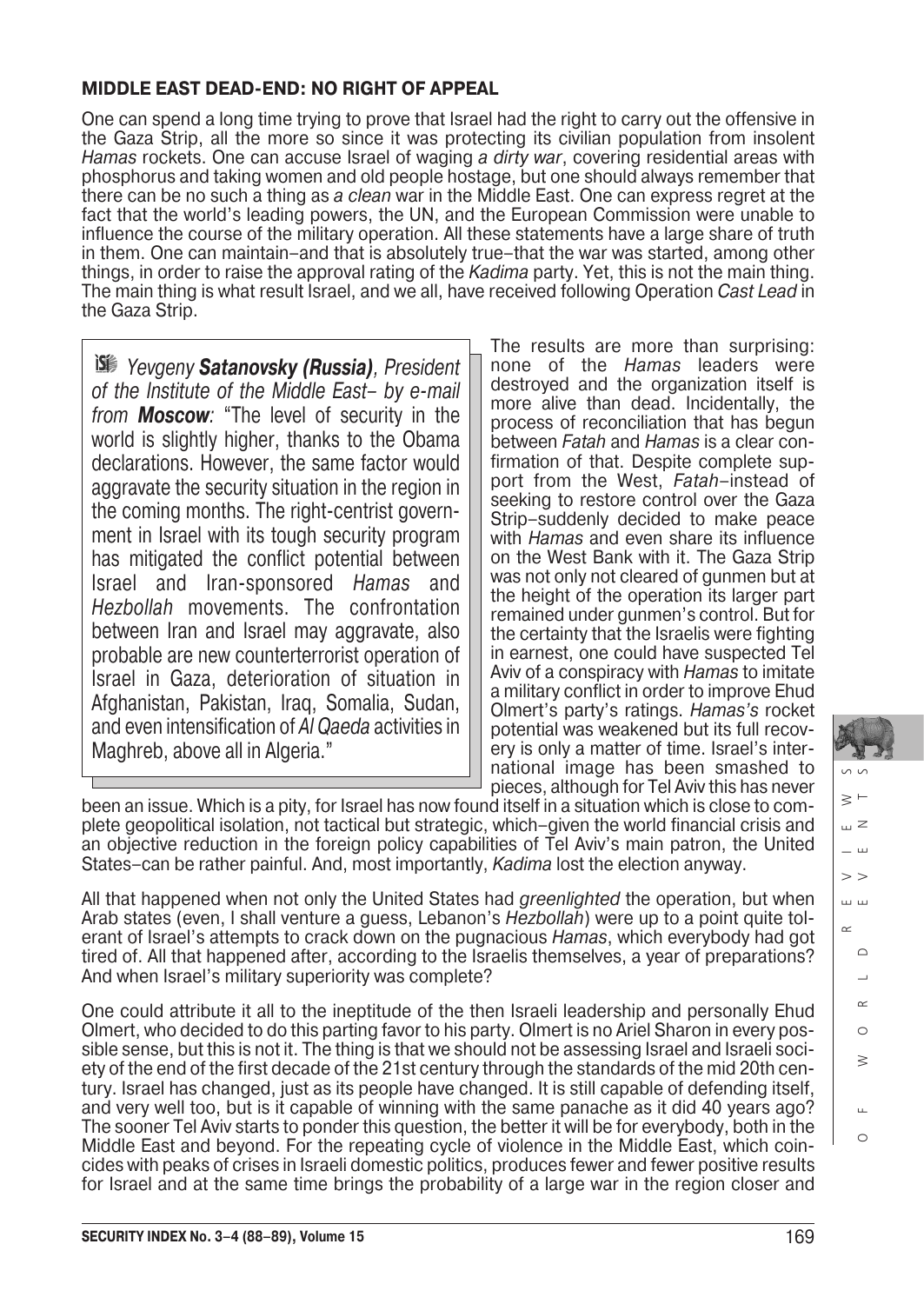closer. And that would be a truly large war since there are increasingly fewer people in the Middle East who believe in Israel's invincibility.

True, the emergence of the Netanyahu-Lieberman government in Israel is not the best of times for holding talks on achieving a lasting peace in the Middle East. Attempts to pressurize Tel Aviv on this will bring the exactly opposite result. Yet, paradoxical as it may seam, it is exactly because talking with Israel on the political level for the next 18 or 24 months will be pointless, the time is right for experts to try and outline what a system of security in the region should look like.

#### **NORTH KOREAN BREAKTHROUGH**

The hysteria surrounding the attempted launch of the North Korean satellite, on the one hand, looks strange but, on the other, is quite an objective phenomenon. It looks strange because accusations of an attempt to start a third world war–just think of it!–by disguising the launch of a ballistic missile against Japan as a satellite launch are being leveled at a country which, according to the Western press, is in a state of complete social and economic degradation and where people are starving. It seems that the proponents of these views do not even try to understand what they are writing. On the other hand, the hysteria appears logical because it reveals fear generated by the lack of knowledge: after all, the launch was carried out by a country that the rest of the world hardly knows anything about. In particular, it does not know the level of technological development of North Korea, the motives of its political behavior, the alignment of forces in the country's leadership, even taking into account the fact that Kim Jong Il turned out to be alive.

In other words, the situation surrounding the North Korean either satellite or intercontinental ballistic missile exposes the main source of instability in modern international relations: lack of transparency in strategies and military plans. One can join in the criticism of Pyongyang, accusing it of deliberately provoking international tension, which will be true.

*Konstantin Eggert (Russia), employee of the transnational energy company, member of the Royal Institute of International Affairs – by e-mail from the United States:* "The *G- 20* summit did not bear any real fruit and it could not. Massive pumping of state money in the United States followed by attacks against the businesses and saving of non-profitable enterprises do not guarantee that the recession will stop. The new U.S. president has no vision of how to preserve popularity and take decisions, which are not popular. The lack of foreign policy experience of Obama raises the potential risk of grave mistakes in this area. The lack of any clear plan of action on supporting the government in Pakistan and the inability of the international community to give a clear response to the ballistic missile launch by Pyongyang make result in serious crises in the future. Only the U.S.-Russian summit gives some reasons for cautious optimism."

One can accuse the North Korean leadership of failing to adhere to the modern norms of international cooperation, of making North Korea even more closed in recent years. Yet one will have to admit that the North Korean leadership is masterfully and practically faultlessly using the unpredictability of its behavior and the lack of transparency in its policy as an impor tant instrument of ensuring its own sur vival. But for this lack of transparency, the United States may have long ago decided on a military invasion of the north of the Korean Peninsula the potential conse quences of which would have been rather ambiguous. As it is, unstable stability–if you will pardon the pun–on the Korean Peninsula has lasted for more than 50 years already but without a war.

After all, it does not matter if the North Korean satellite has reached orbit or not. It does not even matter if the new North Korean missile can, unless it falls into pieces like it did this time, reach the United States, although it is this that out U.S. partners are finding most displeas ing. What matters is that D.P.R.K has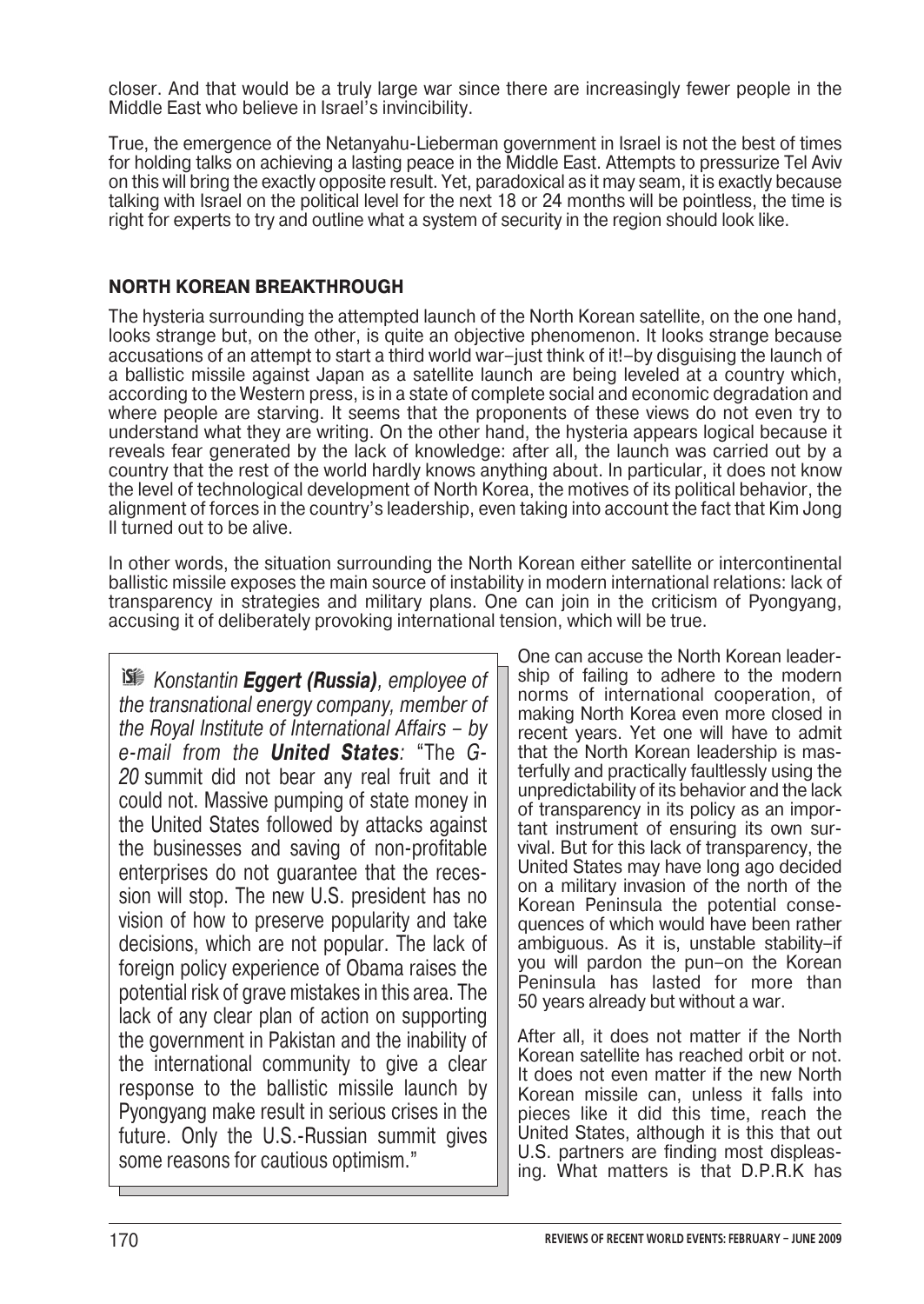demonstrated its ability to carry out its plans, as Pyongyang wanted, without paying much atten tion to remonstrations from the great powers. The fact that everybody, including Russia and the United States, spent a lot of time arguing whether the satellite had been put into orbit or not only goes to prove that tales of powerful early-warning systems that are capable of tracking objects as small as a tennis ball are no more than semiscience fiction and harmful at that because they create a dangerous illusion of protection.

Of course, it is too early to be saying that the launch of the North Korean rocket creates a new strategic reality in Northeast Asia and the Pacific region. For that reality to emerge, a missile force of at least a dozen missiles is needed. What has emerged after the North Korean satel lite launch, irrespective of whether it was successful or not, is a new feeling of vulnerability shared by all regional players. Incidentally, this is a problem for Russia too because its industrial centers in Siberia and the Urals fall within the *Milky Way's* range.

On the other hand, having watched the North Korean leadership's behavior for the past 15 years, one can assume that Pyongyang will now try and secure as many concessions and economic benefits from the vulnerability generated in the leading powers as it can. After all, North Korea has previous successful experience of exchanging its science and technology breakthroughs, or rather its readiness to give them up, for flour, potatoes, and fuel oil. Now their capabilities have significantly expanded. Incidentally, this has proven itself as quite a prof itable foreign policy strategy and there are no grounds to expect that this approach will not work this time.

And, finally, a seemingly strange question. There are two Koreas. One is the world's major exporter of rocket and space technology, which is going to launch its own satellite (the num ber of countries which are capable of doing it is still less than a dozen), which has nearly cre ated its atomic bomb and nuclear reactor and, most importantly, which is playing a key role in setting key trends not only in issues of regional but global security, too. In other words, it is a political subject in which one *great leader* replaces another. The other Korea is a supplier of average electronics, largely copied from Americans or Japanese models, of reasonably good but cheap cars, and other consumer goods. Politically, it is utterly dependent on and in effect occupied by the United States and its opinion is of hardly any interest to anybody. In other words, it is a political object where each new president considers it his duty to put his predecessor behind bars. As a result, two former presidents are now serving life sentences, a third one is about to be sent to prison, while two more former leaders were killed in palace coups. It would be an insult to ask which Korea is which. The question is: has the *Juche* strategy turned out to be as senseless as it seemed?

#### **UKRAINE IN DARKNESS**

The attitude of Russian and European politicians to developments in Ukraine, which is clearly entering a phase of a collapse of its state system, is causing some concern. None is any longer contesting that Ukraine has turned out to be a classical *failed state*, which is a positive sign in itself, indicating that our Western partners' perception of reality has clearly become more real istic. Yet for some reason nobody is yet viewing events in Ukraine as a military-political issue, which is a shame. For some reason everybody thinks that the collapse of a fairly large state, filled to the brim with military infrastructure, with a large army and still larger *security services*, with a huge military-industrial potential, which includes the ability to produce missile and space weapons and some types of weapons of mass destruction, will proceed as peacefully and calmly as the break-up of the Soviet Union did. Hardly. This is an extremely naïve view that does not take into account three key factors:

□ The strength of criminal and oligarchic clans that have their own law-enforcement potentials. Indeed, Ukraine is a unique example of state structure, in effect the only truly oligarchic state where oligarchs have power and law-enforcement potential far greater than that of the state itself. One can venture the guess that this is what Russia would have been like too, had not oligarchs been distanced from power in due course.

REVIEWS  $\overline{u}$ OF WORLD EVENTS $\geq$  +  $\mathbb{L}$   $\mathbb{Z}$  $-14$  $\geq$ **DOM:**  $\alpha$  $\bigcirc$  $\simeq$  $\circ$  $\geq$  $\mathbf{u}$  $\cap$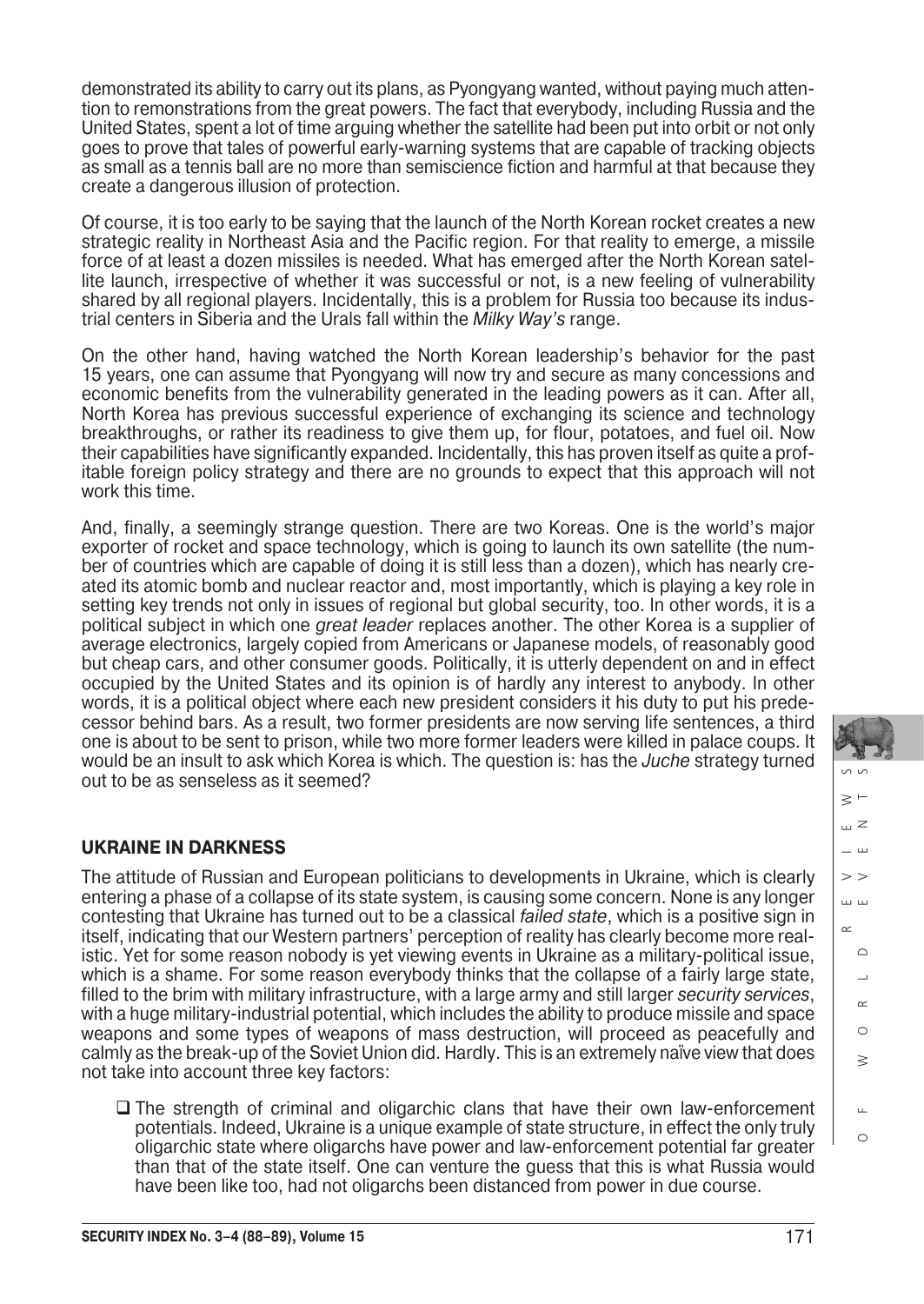- □ A considerably grown potential for a social explosion. Compared with 1991, the social situation in Ukraine has considerably worsened and, most importantly, many social institutions, which in 1991–1992 still used to function, have now been completely destroyed. Now Ukraine can offer recruits for *private armies*, all the more so since the Ukrainian army, only recently one of the largest in Europe, which is to be switched to *NATO standards*, is clearly in a phase of half-disintegration, perhaps with the exception of individual *Praetorian-Galician* units.
- The collapse of the very idea of the state as an arbiter, a structure that has *monopoly on blood*, which is very important for the development of any country. In 1991–1992 this idea was still there. Now it is not because those who until recently called themselves *the authorities* or claimed to be the authorities have destroyed this extremely important *metamyth*. Now almost any Ukrainian politician has the moral right to be a *batka*. We all remember too well that, as a rule, political instability in Ukraine manifests itself in two interlinked hypostases: *makhnovshchina* or Polish intervention.

Instead of lulling oneself with pictures–which look like narcotics-induced hallucinations–of how prosperous Ukraine is marching into NATO and the EU and, transferring to the NATO *standards*, is showing to Russia how one should develop relations with the world's leading powers, it is nec essary to already now start thinking about how jointly and in a spirit of partnership to dispose of all that will soon remain of that *beacon of democracy*. Ultimately, it is in nobody's interest to end up with a wild field in the middle of Europe being roamed by whooping and shooting atamans, who have replaced their machine-gun carts with jeeps, that Ukrainian politicians will very soon turn into. It is obvious that this part of Europe is destined to–in one form or another–become an international protectorate, but certainly not a NATO one.

This territory should be completely demilitarized and deindustrialized because Ukraine's export policy in the military-technical segment has proven that the country's leadership is unable to use the military-industrial potential it has inherited from the Soviet Union in a civilized

way by getting involved now in *gray*, now in *black* exports of arms (take for example the story with the ship loaded with Ukrainian tanks that was captured by Somali pirates) or by supplying weapons to dictatorial regimes from Saddam Hussein to Mikhail Saakashvili (interestingly, the same types of weapons, the best known of which were the famous *Kolchugas*). It is obvious that Ukrainian arms barons were interested not in ideology but in money but still they ended up pouring water to the windmill of destruc tive totalitarian forces. Whereas a future as an agrarian and recreational territory would fully meet the hopes and expecta tions of the majority of its population.

However, in the process of decommis sioning the territory that will remain of Ukraine if the current scenario of the development of the political situation there is realized, other and far more com plex problems of political and ethnic nature will arise, which one should start to prepare solving already now, taking into account–among other things–*the Kosovo precedent* that will define (whether we like it or not) the nature of international

*Andrey Kortunov (Russia), President, New Eurasia Foundation – by phone from Moscow:* "There is instability in the Russian periphery, for instance, in Georgia and Moldova. A recent gas conflict between Russia and Turkmenistan is an indirect indication of this. It took a harsh form and did not contribute to security in the region. The most positive event is the resumption of consultations on strategic arms reduction between Russia and the United States, as well as the signs from Washington on reviewing the decisions on mis sile defense and NATO enlargement. Among the key factors is the development of relations with Ukraine, especially bearing in mind the coming presidential elections and the difficult economic situation there. The dynamics of the economic crisis is another important matter. The less stable the financial and economic situation is, the more potential security chal lenges will occur."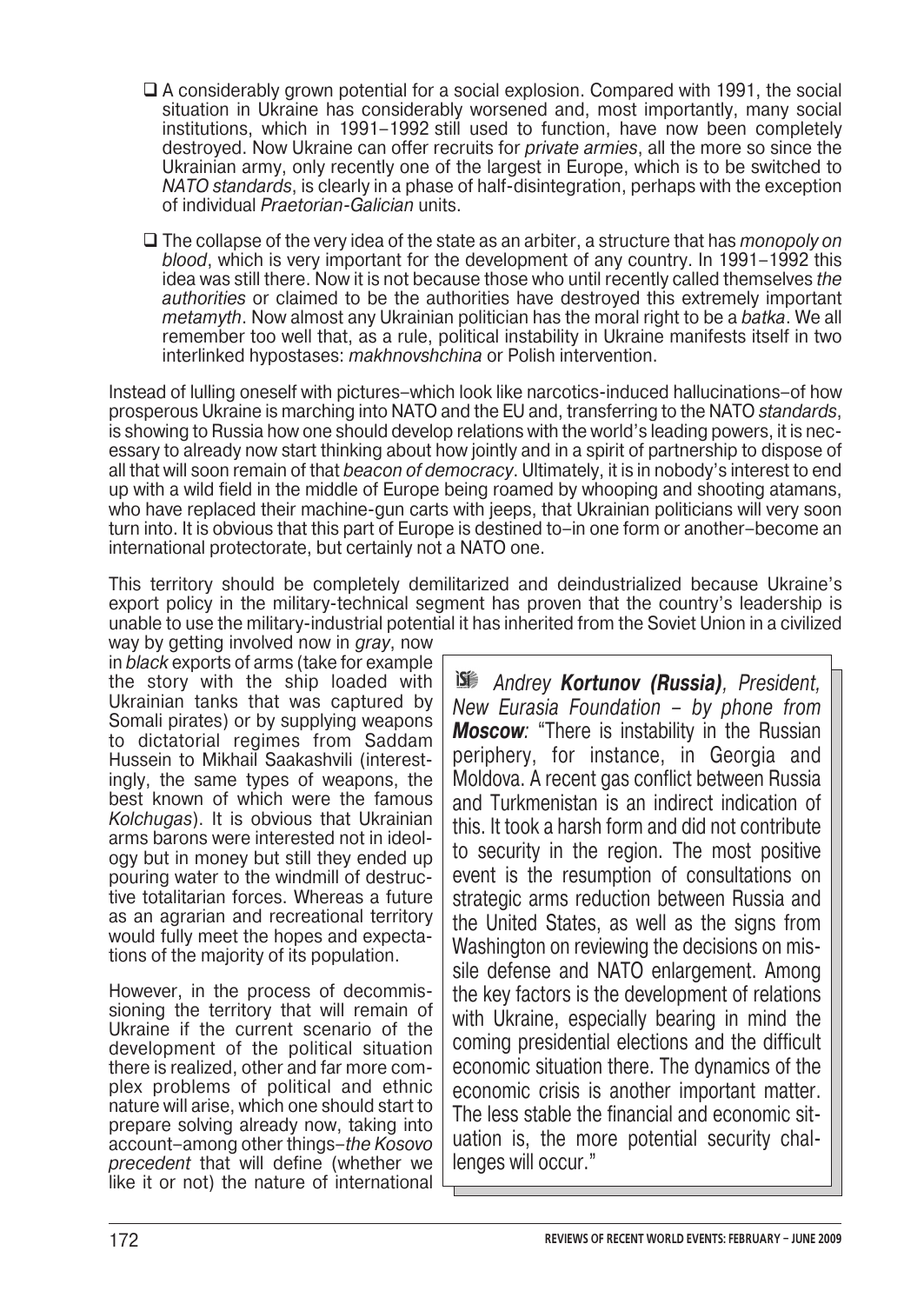relations for years to come. For making Ukraine an international protectorate is merely a tem porary solution which will make it possible to restore order to this territory and prevent it from becoming a source of threat to European and overall world stability.

## **AFGHANISTAN: SOMETIMES THEY COME BACK**

News from Afghanistan and the Afghan-Pakistani border area is becoming increasingly alarm ing. It is not so much that the number of U.S. and NATO servicemen killed in Afghanistan is already times that of the death toll in Iraq. And even not that the *Taliban* have again assumed control over significant segments of Afghanistan's territory, where in effect parallel structures of power are emerging. And it is not, or rather not only, that the Afghan virus is actively spread ing into the territory of Pakistan, which only recently was the Unites States' pillar in the region. The problem is that over the past three to four months all the institutions of power and admin istration that the United States and NATO spent so much effort in creating have begun to crum ble like a house of cards. Hence the *sudden* emergence of a project to replace Hamid Karzai, who only recently was considered a role model, with–one is led to believe–a warlord who, *with fire and sword*, will be able to maintain at least some semblance of stability.

The above throws new light on an idea that has been gaining popularity in the new U.S. administration, to start talking to the *Taliban*. Indeed, while it is possible to agree with the *Taliban* (that suffered a strategic defeat at the hands of the Americans in 2001) from the position of force, the force that may replace the *Taliban* in 18 or at most 24 months' time may turn out to be impossible to have a dialogue with on the same terms.

On the other hand, one could look at the situation in a wider context. It appears that the United States was not ready to *give up on* Pakistan after all. The presence of nuclear weapons, a colossal demographic potential multiplied by a rise in Islamist sentiments, tense relations with neighbors – all the above should prompt Washington to continue trying to preserve at least a semblance of manageability in that country. The task has fallen on Washington because nobody else has so far volunteered to take on this burden.

However, having decided to contain the situation in Pakistan, the United States will be prompted–by the very logic of regional processes–to seek to ensure at least relative stability in Afghanistan, at least in its Sunni (the most belligerent) part. Here too the main burden will fall on Washington. It has not escaped anybody's notice how strangely quiet NATO has gone on *Europeans' wider participation* in the Afghan operation.

There is of course the possibility that the United States may decide to *optimize resources* and focus on saving Pakistan, having *left* Afghanistan to Iran or, possibly, Russia. In theory, this scenario appears quite possible–our U.S. partners are cynical enough–however, given the attending political circumstances, it looks unlikely. Afghanistan is one of those relatively rare situations in which when one link is broken, the whole chain is *broken*. All the more so since Barack Obama has publicly declared his determination to change the situation there for the better. Therefore our U.S. friends will never be able to fully free themselves of responsibility for the situation in Afghanistan.

Yet, instead of gloating over news from the front and adding up the numbers of U.S. and NATO losses in Afghanistan, it would be more constructive to think about what role Russia could play. So far all of Russia's efforts have boiled down to pushing the United States outside of the *Manas* military base. True, Moscow has reasons to suspect that under certain conditions the U.S. base could be used *differently to what it was intended for* and become a serious destabi lizing factor in the region. However, one should think about the constructive aspect, too. A fail ure in Afghanistan and the emergence there of the second edition of the *Taliban* will do the United States only image damage, which in the current situation is unlikely to be seen as a major headache. It is no use crying over spilt milk. What is at stake is the United States' survival as a significant world force and the loss of a country that the majority of Americans will never be able to find on the map and where the United States does not have any vital interests is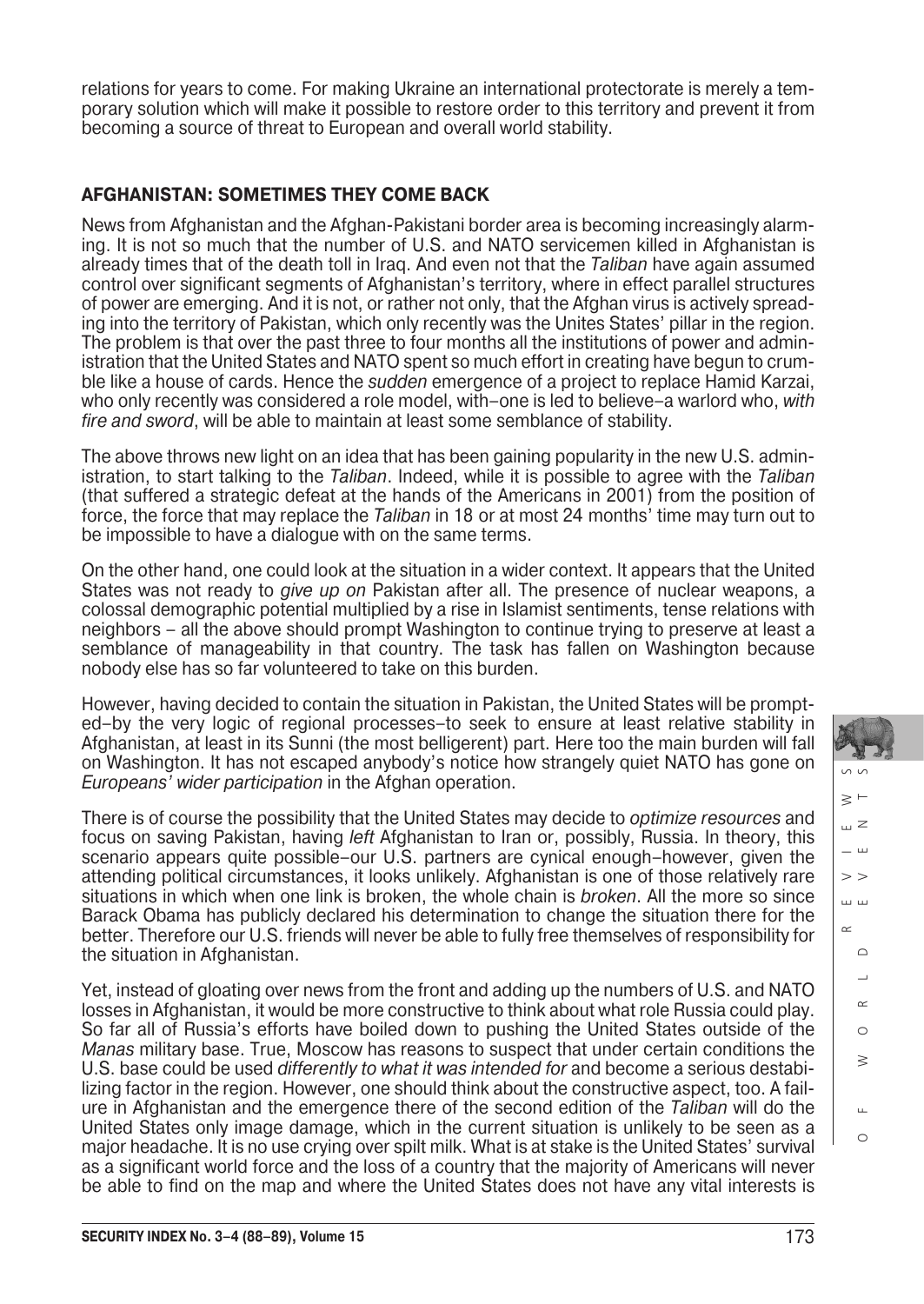unlikely to provoke a national hysteria. Whereas for Russia *a collapse* in Afghanistan will create a whole number of extremely important and potentially dangerous challenges, in particular relating to stability in Central Asia. After all, nobody is seriously expecting the Shanghai Cooperation Organization to play a truly active part in the processes in the region if things go as far as real fighting.

From that point of view, the issue of a possible format for Russia's participation in the situation in Afghanistan is not an idle one. Although the deployment of Russian troops in Afghanistan is unthinkable, the possibility that Russia may have to render some form of assistance to the Afghan authorities cannot be ruled out. In particular, one should not rule out the possibility that Russia may set up paramilitary units on Afghan territory as part of conducting so-called *civilian operations*, namely, to restore the infrastructure. Russia should already now start putting together terms on which its participation could become possible.

Firstly, the United States should hand over control over the operation to a multinational headquarters that would have the relevant UN mandate. This headquarters can be formed on the basis of NATO structures but with participation of representatives from neutral countries. There should be full transparency of military plans. Not only Russia but the whole internation al community should be confident that there is no *hidden agenda* in the actions of the multinational coalition.

Secondly, the United States and its satellite nations should be made to bring the humanitarian standard of the operation in Afghanistan in line with the acceptable standard. Russia cannot have anything to do with the strategy of scorched earth and carpet bombings that the United States is pursuing in Afghanistan. If that cannot be done, Russia will have to refrain even from indirect association with the multinational force.

Thirdly, Russia can consider the possibility of its participation in civilian operations in Afghanistan only if there is a process of national reconciliation and creation of a political system that reflects the actual ethnic and political balance of forces. It is necessary to make sure that the political process involves all the political forces, including those abroad, in particular members of the *National-Democratic Party of Afghanistan*, who can play a considerable con structive role in political settlement.

These three criteria can play an important part not only as regards Afghanistan as such but also in a wider context. If the United States and its satellite states in NATO can meet these three cri teria, this will mean that they are truly, not only on words, ready for a renewed partnership with Russia, that they can reconsider their previous positions and get rid of previous mistakes.

If not, then it is no use crying for the moon.

## **NEW HOPE, OR OUTLINES OF BIG GAME**

Looking at the events of the last quarter, it becomes clear that there were comparatively many of them but they still lack strategic logic. It is obvious that under the cover of all the talk about the depth of the abyss of the current economic crisis, the leading world powers, primarily the United States, are already beginning to devise the plot of a new *big game*. Moreover, it is this *big game* that is probably seen as a way of overcoming global economic problems. What does it mean? It means, first and foremost, that not all the currently existing significant states will make it to the end of the *big game*.

It would be risky now to get carried away in a discussion of the contents and the tactics of the *big game* and the parties' plans, all the more so since the parties seem to have made up their minds about the strategy but are clearly rather vague on the tactics front. The most that we can be talking about now is the possible outlines of this *big game*:

- This will be a game for supremacy for a certain *transition period*, for a while, until new economic and technological solutions are developed that will make it possible to over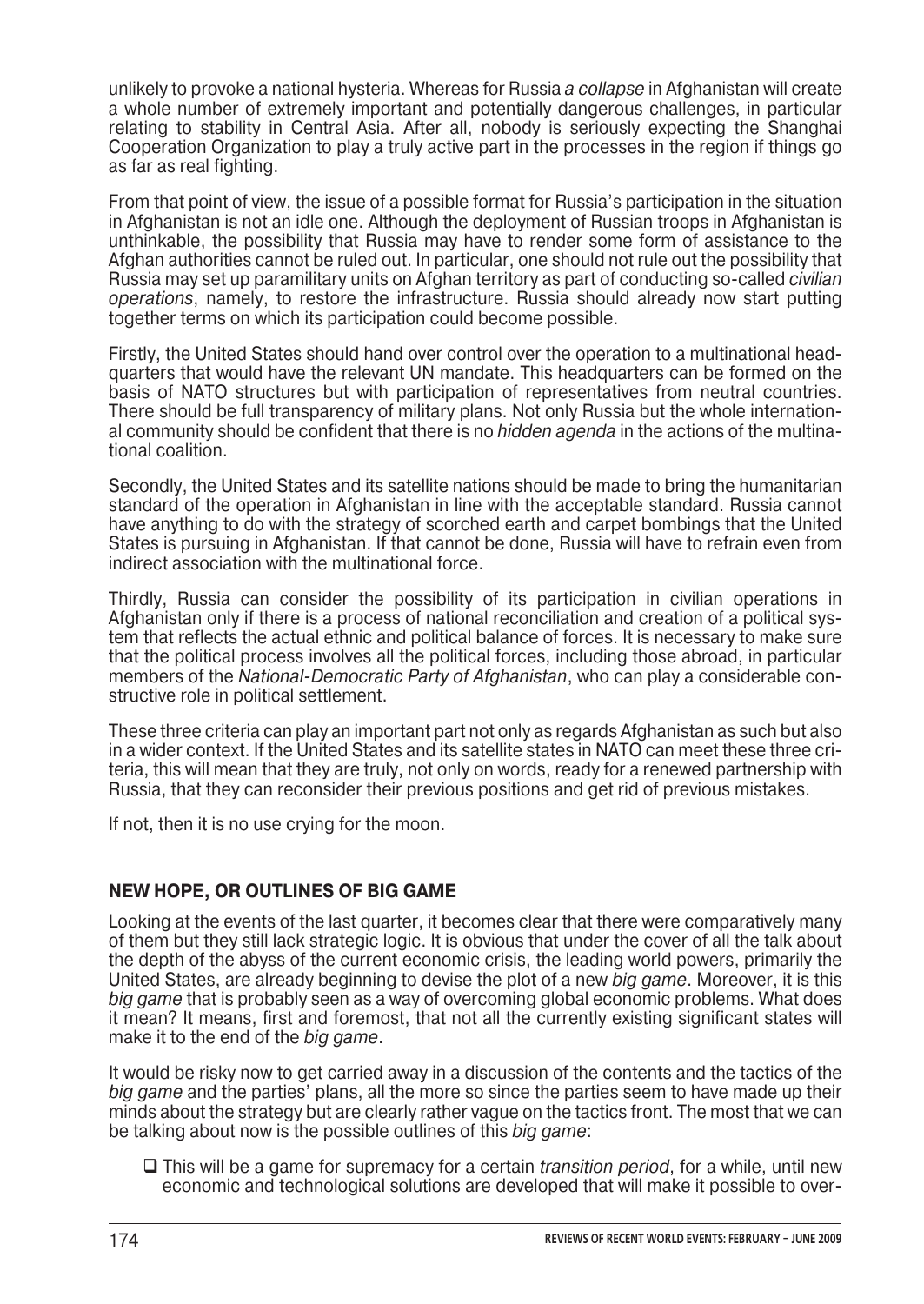come the global crisis (there is now no doubt that structurally this crisis will be a long one and that improvements will be short-lived).

- $\square$  This will be a game one of whose main components will be big players' desire to prevent nuclear proliferation. This will be due not so much to the big players' humane values but to their unwillingness to complicate an already complex picture.
- □ This will be a game in which a key part will-for the first time in the history of the industrial world–belong not only to sea but also to land communications. This is what makes this situation special in terms of the degree of Russia's involvement in it.
- This will be a game which will, most likely, be based on the strategy of *manageable conflicts* since none of the currently existing geopolitical forces has the potential to be directly involved in more than two conflicts at the same time. Whereas the number of conflicts or potential conflicts will be far greater.
- □ This will be a game in which the well-established international institutions (the UN, NATO, the IAEA, ASEAN, the SCO) will play a relatively insignificant part for they are merely a product of international law in its post-war interpretation, which is rapidly being reduced to ashes.

It would be naïve to hope that Russia will be left untouched by this *big game*. The events of the late 20th century left Russia isolated in the northern end of Eurasia but even in that capacity it still has a huge potential in terms of influence on global politics and economy. Yet, in order to take part in this *big game* as a subject rather than an object, that is to have the position not of South Korea but of at least D.P.R.K, some strange stereotypes that have developed in recent years should be revised. One of them is that economy breeds politics. In the modern era, it will be politics that will define, moreover, form economic processes.

We began this discussion with the issue of the lack of global development alternatives and therefore of hope. It would seem that the lack of hope does not have much to do with military political or security issues. Yet it does and the connection between them is simple: as soon as a system stops developing, there immediately are many those willing to destroy it. One should always remember that *hopelessness* is not when everything is bad. *Hopelessness* is when there is no hope. *The end of history* is not when opposing ideological systems disappear but when social degradation sets in. The winner in the new *big game* will be the one who will give the world a new hope. So perhaps instead of desperately trying to find a place for itself in the *big game* Russia should try and give the world a new hope?

*Dmitry Evstafiev*